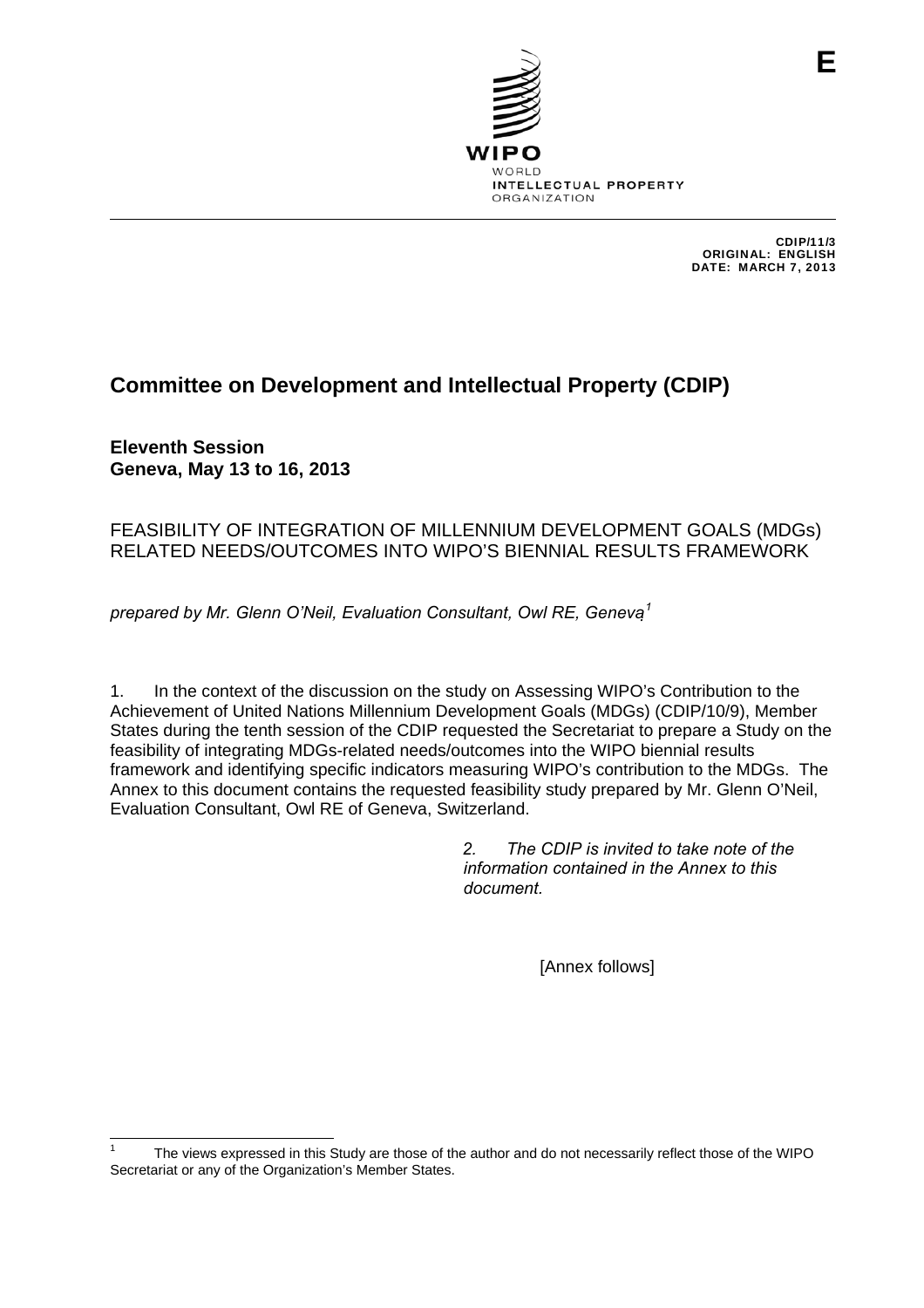### **TABLE OF CONTENTS**

| L.   | <b>INTRODUCTION</b>                                                                                 | $\mathbf{2}$ |
|------|-----------------------------------------------------------------------------------------------------|--------------|
| Ш.   | THE MILLENNIUM DEVELOPMENT GOALS, IP AND WIPO                                                       | $\mathbf{2}$ |
| III. | <b>FEASIBILITY OF INTEGRATING MDGS-RELATED NEEDS/OUTCOMES</b><br>IN THE WIPO PROGRAM-PLANNING PHASE | 4            |
| IV.  | DEVELOPMENT OF SPECIFIC INDICATORS MEASURING WIPO'S<br><b>CONTRIBUTION TO THE MDGS</b>              | 6            |
| V.   | PERFORMANCE DATA INDICATING WIPO'S CONTRIBUTION<br>TO THE MDGS TO DATE                              |              |
| VI.  | STEPS TAKEN BY WIPO TO REFINE THE REPORTING OF ITS<br><b>CONTRIBUTION TO THE MDGS</b>               | 8            |
| VII. | <b>CONCLUSION</b>                                                                                   | 8            |
|      |                                                                                                     |              |

Appendix I: Matching of the MDGs and Targets to WIPO's Strategic Goals and Expected Results for 2012/13

Appendix II: Matching of the MDGs and Targets to WIPO's Strategic Goals and Expected Results for 2008/9 and 2010/11 – with Performance Results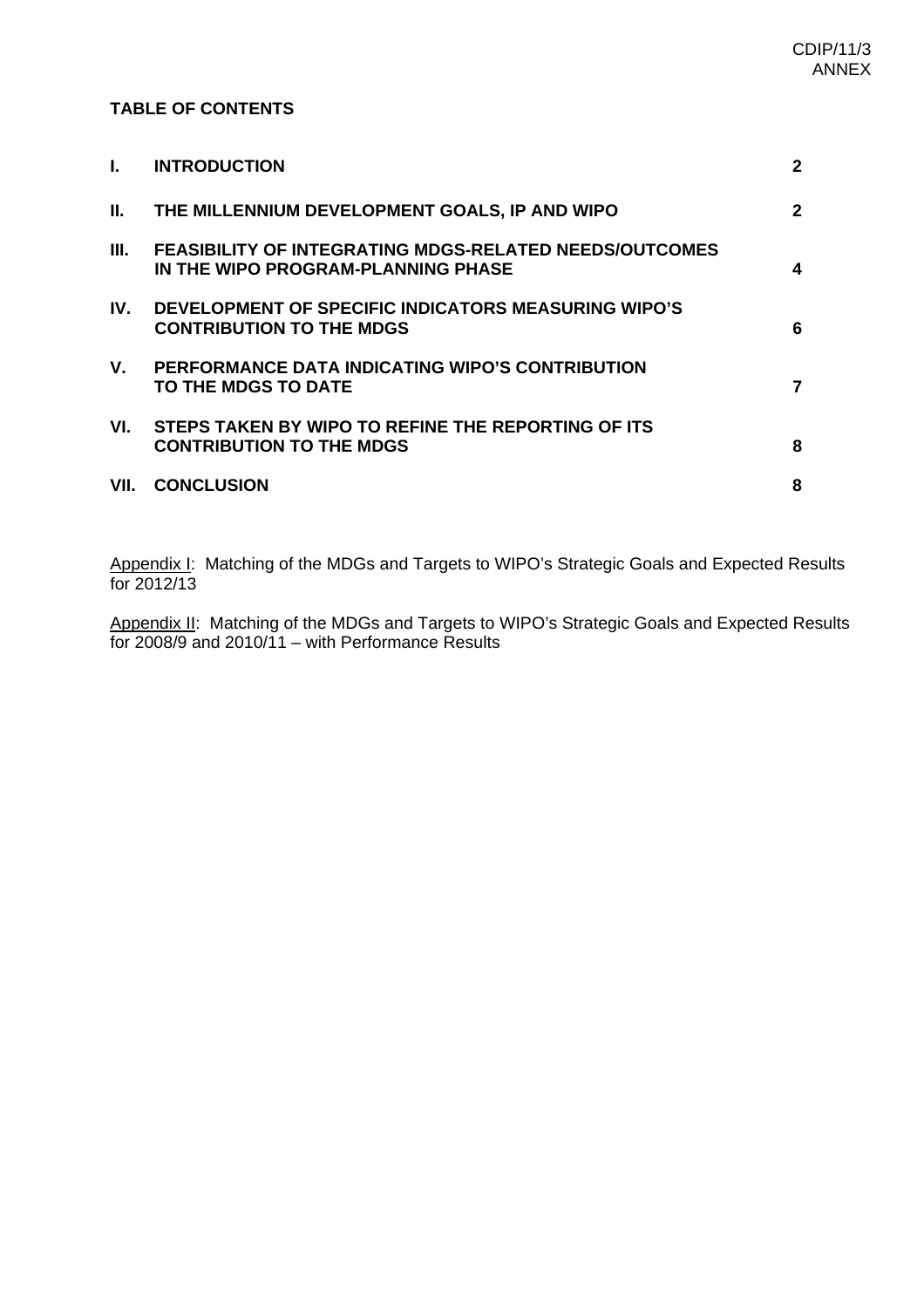## **I. INTRODUCTION**

1. Following a request by the Member States in the context of the Development Agenda Recommendation 22, a report on WIPO's Contribution to the United Nations Millennium Development Goals (MDGs) was submitted to the fifth session of the Committee on Development and Intellectual Property (CDIP) (document CDIP/5/3). This report was revised to take into account the actual impact of WIPO's activities in support of the MDGs and to suggest concrete activities with measurable indicators to help achieve them. Accordingly, the report entitled "Assessing WIPO's Contribution to the Achievement of the Millennium Development Goals (MDGs)" was discussed at both the eighth (document CDIP/8/4) and tenth (document CDIP/10/9) sessions of the Committee.

2. At the tenth session, the Committee requested the Secretariat to present to the next session of the Committee a document on:

> (i) Steps taken by WIPO to join the MDG Gap Task Force, and its engagement with the Inter-Agency Expert Group on MDG indicators (IAEG);

(ii) The feasibility of integration of MDGs-related needs/outcomes into the WIPO program-planning phase, and development of specific indicators measuring contribution to the MDGs; and

(iii) Steps taken by WIPO to refine the reporting of its work and contribution to the MDGs on the dedicated webpage by providing more credible and concrete results drawn from the performance data in the relevant PPRs and the MDG-specific indicators.

3. This report is a study undertaken by Glenn O'Neil, Evaluation Consultant to respond to points (ii) and (iii) of the above request.

## **II. THE MILLENNIUM DEVELOPMENT GOALS, IP AND WIPO**

4. The Millennium Development Goals (MDGs) consist of eight goals and 21 targets to be met by 2015. The goals and targets focus on development and poverty reduction, with special emphasis on Africa and Least Developed Countries (LDCs) and are matched to 60 indicators<sup>[2](#page-2-0)</sup>.

5. To monitor progress towards the MDGs, the above-mentioned IAEG, coordinated by the UN Statistics Division, produces annual progress reports<sup>[3](#page-2-1)</sup> based largely on data from official statistics provided by national governments supplemented by international agencies. As noted in the previous study (CDIP/10/9), challenges have been faced in collecting reliable data for all goals and thus measuring progress towards achieving the goals.

6. The role of Intellectual Property (IP) in contributing to the MDGs, although not specifically mentioned in the MDGs targets, goals and indicators, has been particularly emphasized as part of the role of science, technology, innovation (STI), as amplified in three key documents:

> (i) The 2000 Millennium Declaration<sup>[4](#page-2-2)</sup>, the basis of the MDGs, included important language on the role of IP, notably on the availability of essential drugs, access to and the transfer of technology;

 $\frac{1}{2}$  $\frac{2}{3}$  See full list of goals and indicators: [http://www.unmillenniumproject.org/goals/gti.htm.](http://www.unmillenniumproject.org/goals/gti.htm)  $\frac{3}{3}$ 

<sup>&</sup>lt;sup>3</sup> UN, Millennium Development Goals Report 2011 (UN, New York, 2011).

<span id="page-2-2"></span><span id="page-2-1"></span><span id="page-2-0"></span>See UN General Assembly document A/RES/55/2:<http://www.un.org/millennium/declaration/ares552e.htm>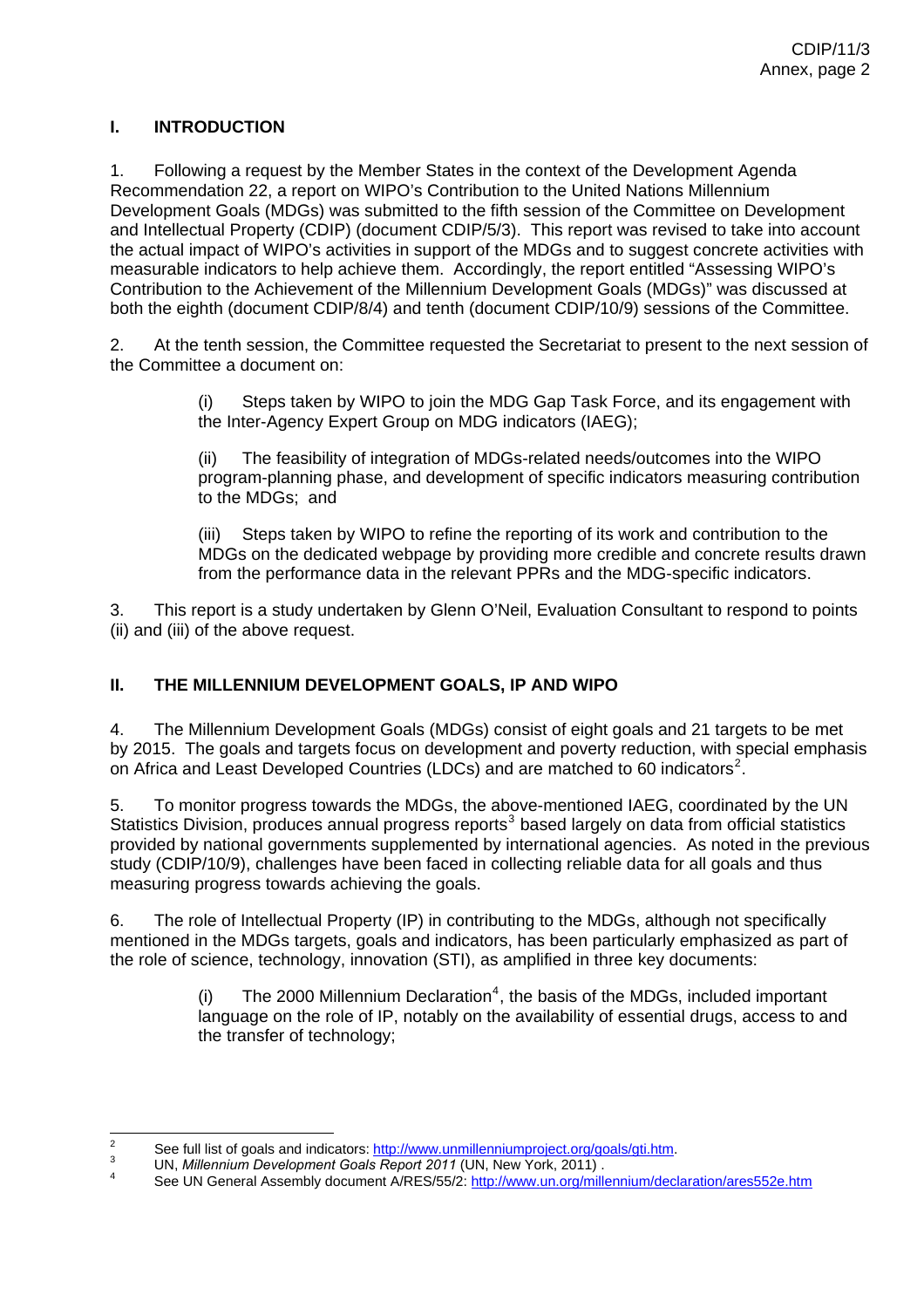(ii) The 200[5](#page-3-0) Millennium Project Report (known as the "Sachs report")  $5$  spoke of the balance needed between market forces and public action in developing IP systems and policies;

(iii) The 2005 Report of the Millennium Project Task Force on  $STI<sup>6</sup>$  $STI<sup>6</sup>$  $STI<sup>6</sup>$  recognized that IP rights were a critical aspect of technological cooperation and that provisions in IP agreements were needed to promote technology cooperation with developing countries.

7. It could be perceived that the adoption of WIPO's Development Agenda (DA) in 2007 was partially as a response to the MDGs. Therefore, how WIPO could or should contribute to the MDGs has been present consistently in the discussions and projects proposed and implemented<sup>[7](#page-3-2)</sup>.

8. Based on DA Recommendation 22, a report on the contribution of WIPO to the MDGs was commissioned (document CDIP/5/3) and revised for the eighth (document CDIP/8/4) and tenth (document CDIP/10/9) sessions of the CDIP. The main findings of this successive study relevant for this paper is summarized as following:

> (i) WIPO's DA and improvements to the organization's results-based management (RBM) framework have both made the MDGs central to WIPO's work;

(ii) WIPO as a specialized agency with a specific mandate cannot easily show a correlation between its work and the high level nature of the MDGs;

(iii) There are many actors that contribute to achieving the MDGs and it is extremely challenging to isolate the contribution of WIPO to these goals;

(iv) The role of international agencies is to support national processes in achieving the MDGs and therefore measuring any agencies' contribution at the global level is potentially misleading;

(v) A direct causal relationship cannot be established between WIPO's activities and the MDG indicators - it should be accepted that progress/contribution by WIPO towards STI and IP-related needs/outcomes translates into WIPO contribution to the MDGs;

(vi) The Millennium Declaration, Sach's Report and the STI Taskforce Report offer a framework through which WIPO's role can be examined;

(vii) The most explicit links between WIPO's activities and the MDGs can be seen in the innovation/technology-related targets of MDGs 1 (eradicate extreme poverty and hunger), 6 (combat HIV/AIDS, malaria and other diseases) and 8 (develop a global partnership for development).

 5 Sachs, J. (2005), *Investing in Development – A Practical Plan to Achieve the Millennium Development Goals:* [http://www.unmillenniumproject.org/documents/MainReportComplete-lowres.pdf.](http://www.unmillenniumproject.org/documents/MainReportComplete-lowres.pdf) [6](http://www.unmillenniumproject.org/documents/MainReportComplete-lowres.pdf)

Juma, C. and Yee-Cheong, L. (2005), *Innovation: Applying Knowledge in Development,* Millennium Project, Task Force on Science, Technology, and Innovation.

<span id="page-3-2"></span><span id="page-3-1"></span><span id="page-3-0"></span> 7 For further information on WIPO's Development Agenda see <http://www.wipo.int/ip-development/en/agenda/>.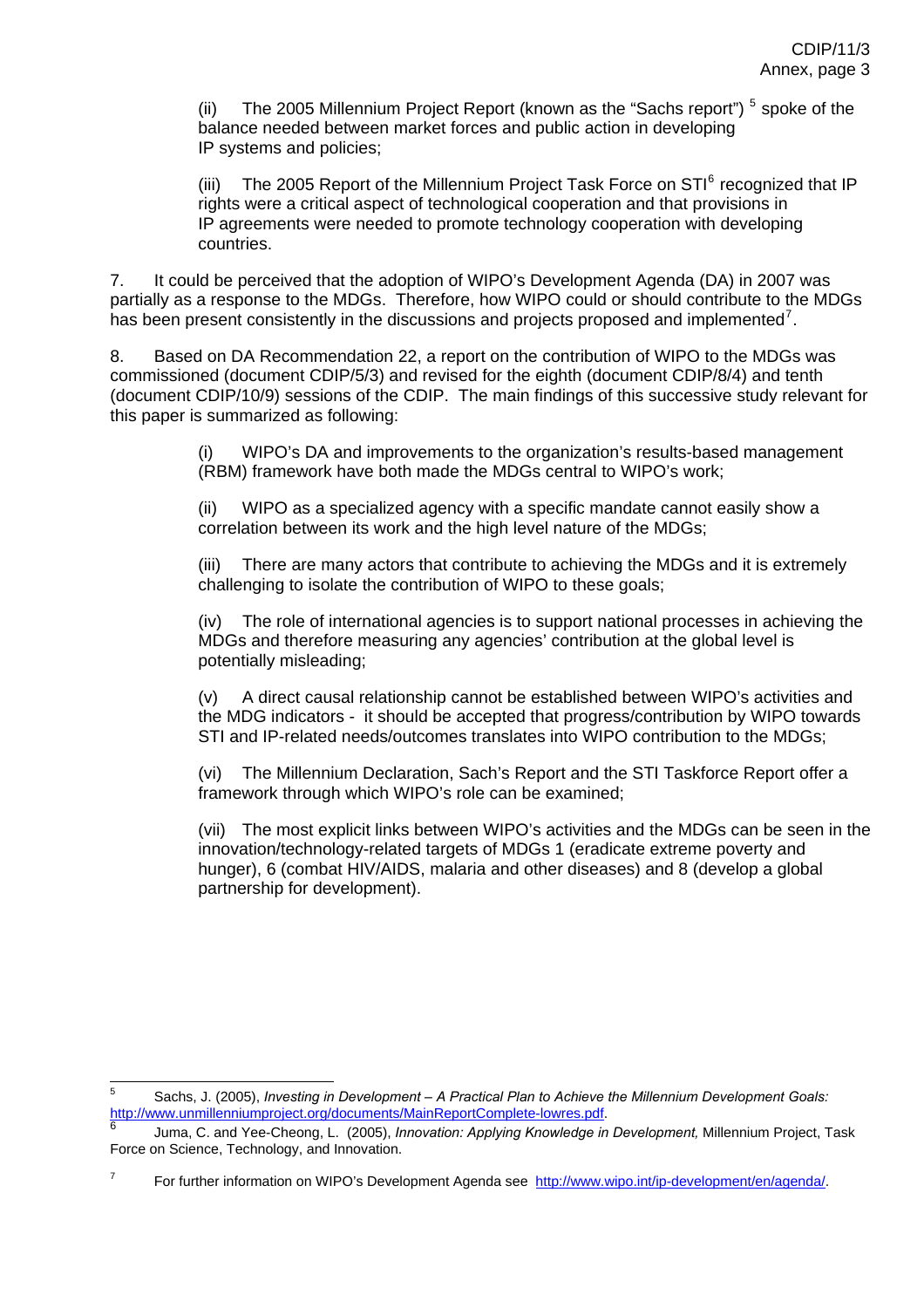#### <span id="page-4-0"></span>**III. FEASIBILITY OF INTEGRATING MDGS-RELATED NEEDS/OUTCOMES IN THE WIPO PROGRAM-PLANNING PHASE**

9. Introduced in 1998 within WIPO, the RBM framework is a planning and budgeting system that links programs and budgets to expected results, performance indicators and strategic goals with Annual Work Plans set and Program Performance Reports based on performance data collected presented annually to Member States.

10. WIPO's RBM framework has improved over time, moving from a listing of activities to more outcome-focused results. The framework has become more consistent and condensed with the 60 organizational expected results in the 2012/13 results framework.

11. As described above, the previous study found that the most credible way of assessing the WIPO's contribution to the achievement of the MDGs is by making an assessment based on the Organization's RBM framework.

12. The previous study proposed nine MDG-related STI needs/outcomes<sup>[8](#page-4-0)</sup> to link the relevant Strategic Goals and Expected Results of WIPO's RBM frameworks (2008/9 and 2010/11) to the corresponding MDGs (1, 6 & 8) and targets (document CDIP/10/9).

13. While supporting the notion that any assessment of WIPO's contribution to the MDGs should be based on WIPO's RBM framework, this author considers that the introduction of specific MDG needs, outcomes or indicators would be an artificial level imposed on the existing RBM framework. However, WIPO's contribution can still be assessed through the link between the WIPO's Strategic Goals / Expected Results and selected targets of the MDGs as explained below.

14. Essentially this involves selecting the most relevant Strategic Goals and Expected Results of WIPO's RBM Framework and matching them to the relevant MDGs targets – and then calculating the extent of achievement of the Expected Results based on the performance data collected. The nine MDG needs/outcomes identified in the previous study were linked to six MDGs targets of three goals (1, 6 & 8). This author supports the previous findings that it is with these six targets of the three MDG goals where WIPO's contribution can best be demonstrated. The following table illustrates the matching of the three MDGs and six targets to the Strategic Goals of WIPO's RBM framework with the key contribution of WIPO noted:

 $\overline{\phantom{a}}$ 

<sup>8</sup> Namely: (1) An IP system that strikes the right balance between market forces and public action; (2) improved global policy environment and enhanced technology governance; (3) improved infrastructure, including communications, as a foundation for technological innovation; (4) expanded links between technology and enterprise; (5) increased global technology generation and international technology alliances; (6) reduce the proportion of people who suffer from hunger (food security); (7) addressing the special needs of least developed countries; (8) increased access to affordable essential drugs in developing countries, including universal access to HIV/AIDS treatments and interventions for the reduction in the incidences of malaria and other major diseases; and (9) making available the benefits of new technologies, especially information and communications.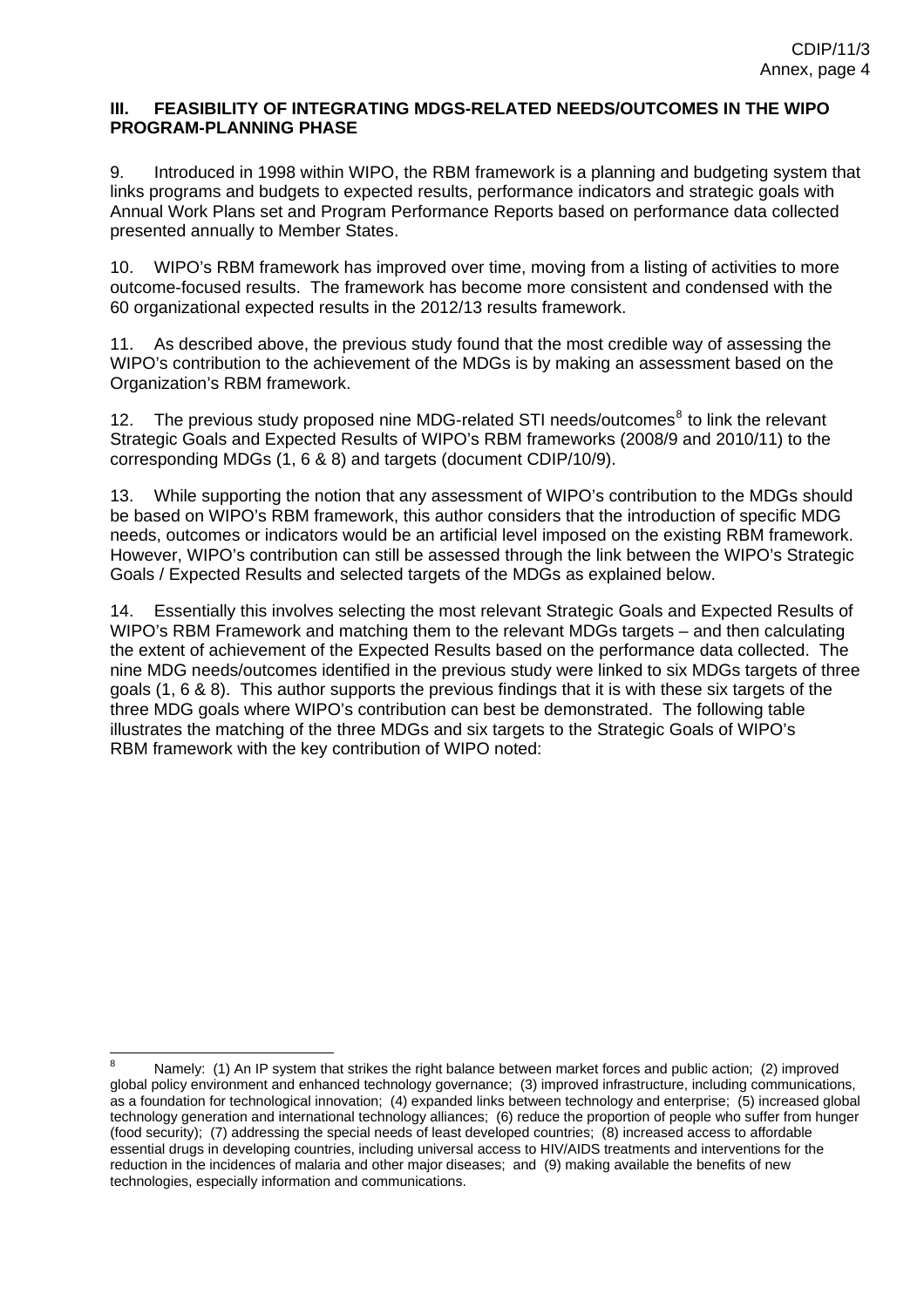| <b>MDG</b>                                    | Goal 1: Eradicate<br>extreme poverty and<br>hunger                                                                                                                                                                                                                                                           | Goal 6: Combat<br>HIV/AIDS, malaria and<br>other diseases                                                                                                                                                                                                                                                                                                                                                                                       | Goal 8: Develop a global<br>partnership for<br>development                                                                                                                                                                                                                                                                                                                                                                                                                                                          |
|-----------------------------------------------|--------------------------------------------------------------------------------------------------------------------------------------------------------------------------------------------------------------------------------------------------------------------------------------------------------------|-------------------------------------------------------------------------------------------------------------------------------------------------------------------------------------------------------------------------------------------------------------------------------------------------------------------------------------------------------------------------------------------------------------------------------------------------|---------------------------------------------------------------------------------------------------------------------------------------------------------------------------------------------------------------------------------------------------------------------------------------------------------------------------------------------------------------------------------------------------------------------------------------------------------------------------------------------------------------------|
| <b>MDG</b><br><b>Targets</b>                  | Target 1.C: Halve,<br>between 1990 and 2015,<br>the proportion of people<br>who suffer from hunger                                                                                                                                                                                                           | Target 6.B: Achieve, by<br>2010, universal access to<br>treatment for HIV/AIDS for<br>all those who need it<br>Target 6.C: Have halted by<br>2015 and begun to reverse<br>the incidence of malaria<br>and other major diseases                                                                                                                                                                                                                  | Target 8.B: Address the<br>special needs of the least<br>developed countries<br>Target 8.E: In cooperation<br>with pharmaceutical<br>companies, provide access<br>to affordable essential<br>drugs in developing<br>countries<br>Target 8.F: In cooperation<br>with the private sector,<br>make available the benefits<br>of new technologies,<br>especially information and<br>communications                                                                                                                      |
| Relevant<br><b>WIPO</b><br>Strategic<br>Goals | Goal I: Balanced Evolution<br>of the International<br>Normative Framework for<br>IP<br>Goal III: Facilitating the<br>Use of IP for Development<br>Goal IV: Coordination and<br>Development of Global IP<br>Infrastructure<br>Goal VII: Addressing IP in<br><b>Relation to Global Policy</b><br><b>Issues</b> | Goal III:<br>Facilitating the Use of IP for<br>Development<br><b>Results</b><br>Goal VI: International<br>Cooperation on Building<br>Respect for IP<br>Goal VII: Addressing IP in<br><b>Relation to Global Policy</b><br><b>Issues</b>                                                                                                                                                                                                          | Goal I: Balanced Evolution<br>of the International<br>Normative Framework for<br>IP<br>Goal III: Facilitating the<br>Use of IP for Development<br>Goal IV: Coordination and<br>Development of Global IP<br>Infrastructure<br>Goal VI: International<br>Cooperation on Building<br>Respect for IP<br>Goal VII: Addressing IP in<br><b>Relation to Global Policy</b><br><b>Issues</b><br>Goal VIII: A Responsive<br><b>Communications Interface</b><br>between WIPO, its Member<br><b>States and All Stakeholders</b> |
| Key<br>Contributions                          | Analysis and providing<br>information on the use of IP<br>as a public policy tool to<br>address food security;<br>developing policy tools<br>such as patent landscapes<br>on technology relating to<br>crops; enhancing capacity<br>of local institutions to use<br>patent information                       | Providing information on<br>current policy issues in<br>public health; analysis of<br>the patent landscape;<br>guidance on the<br>development of balanced<br>international patent law -<br>including pharmaceuticals,<br>technology transfers,<br>exceptions and limitations<br>to patent rights;<br>cooperation and dialogue<br>with international partners;<br>contribution to WHO global<br>strategy on public health,<br>innovation and IP. | Supporting LDCs in the use<br>of the IP system and their<br>implementation of the IP<br>within trade agreements;<br>providing guidance on the<br>development of balanced<br>international patent law<br>including access to<br>medicines; developing<br>global IP infrastructure;<br>establishing Trust-Funds<br>and other voluntary funds<br>within WIPO specifically for<br>LDCs                                                                                                                                  |

Table 1: Matching of the MDGs and targets to WIPO's Strategic Goals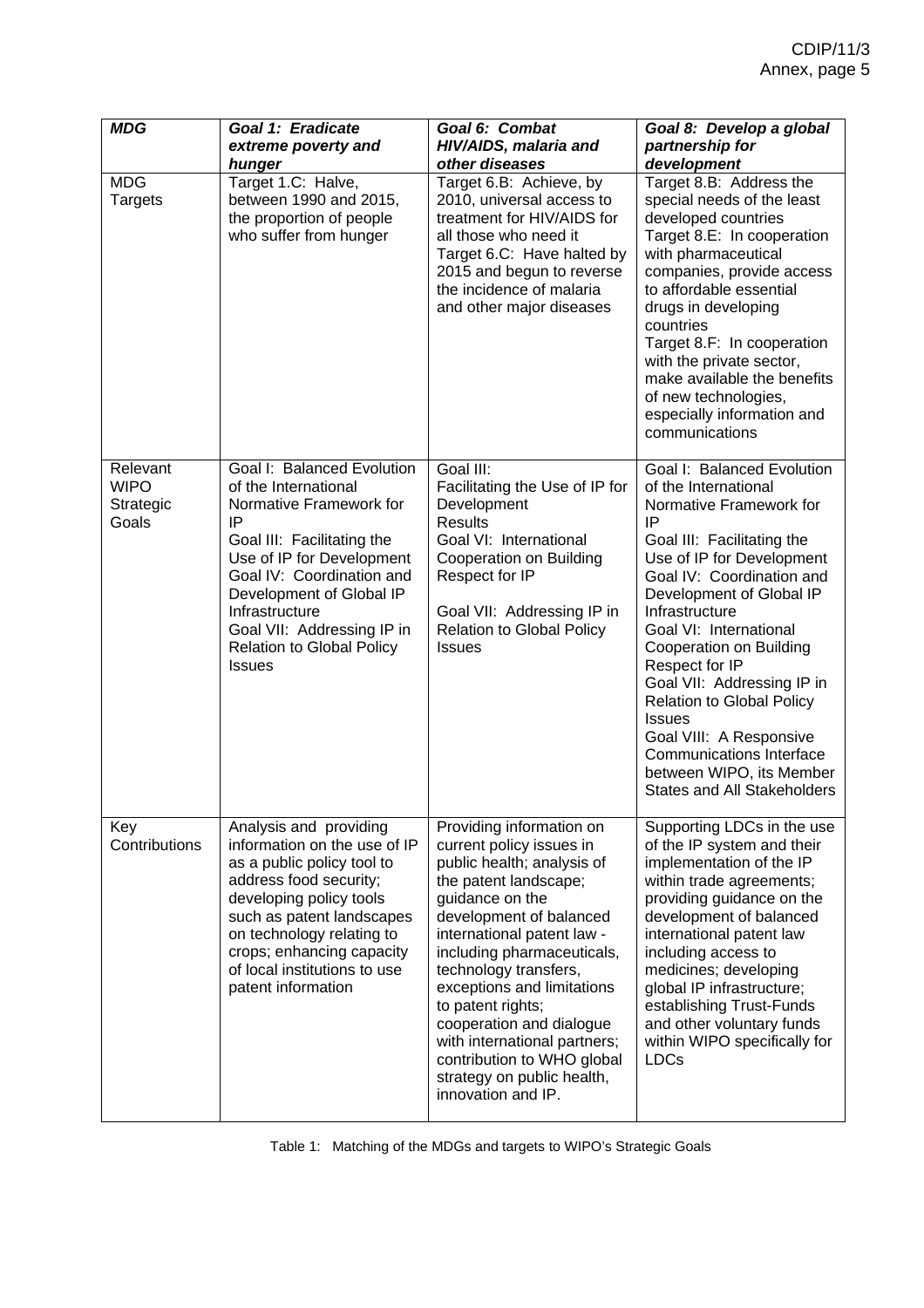<span id="page-6-0"></span>15. Based on this methodology, an examination of the draft 2012/13 RBM framework indicates that 14 Expected Results out of a total of 60 from six out of eight Strategic Goals have a credible link and contribution to the MDGs (see Appendix I for the complete list matching 2012/13 Expected Results to the select MDGs and targets).

16. This analysis indicates a contribution of WIPO mainly to three MDGs and six targets. However, WIPO is also making a contribution to the remaining five MDGs, albeit to a lesser extent. WIPO has commenced documenting its contribution to all MDGs, as detailed in a dedicated MDG webpage<sup>[9](#page-6-0)</sup>.

### **IV. DEVELOPMENT OF SPECIFIC INDICATORS MEASURING WIPO'S CONTRIBUTION TO THE MDGS**

17. As the previous study found, a direct causal relationship cannot be established between WIPO's activities and the MDG targets and indicators. However, that it should be accepted that WIPO's progress towards achieving those Strategic Goals and Expected Results where a demonstrate contribution to the MDGs can be made, should translate into WIPO's contribution to the MDGs.

18. As mentioned above, an acceptance of this methodology would entail that specific indicators measuring WIPO's contribution would not be appropriate or feasible. More so, that WIPO would be able to demonstrate which of its Strategic Goals and Expected Results have contributed to the relevant MDGs and targets, and to what extent a given Expected Result has been achieved.

19. Using this methodology, WIPO will be able to determine annually its contribution to the MDGs through the data collected and presented in the Program Performance Reports (PPR). The analysis for determining WIPO's contribution would be relatively straight forward and is tested below based on the PPR from 2008-2011.

20. The limitation of this methodology is that a cumulative assessment of WIPO's progress towards achieving relevant Expected Results for a given MDG target would not necessarily indicate the total contribution of WIPO towards this target. For example, for MDG target 8.B (Address the special needs of the least developed countries), two Expected Results in 2012/13 have been identified that contribute to meeting this target that cover strengthening partnerships, programs, cooperation and technology transfers with LDCs (see Appendix I for details). However, there are certainly other WIPO activities that contribute to the special needs of LDCs given the mainstreaming of LDCs within WIPO's activities in the past years. Further, that WIPO's full achievement of these two Expected Results would not mean that WIPO's contribution had reached its full potential. Finally, even if WIPO's contribution to target 8.5 may be assessed as a positive and significant in a given period, its impact on the MDG target being achieved would ultimately depend on factors outside of WIPO's control such as the policy choices and priorities of individual countries.

21. An advantage of this methodology is that WIPO's contribution is measured at the level of results and not at the level of programs or activities. This reflects both the move of WIPO's RBM framework away from activities and towards results (which facilitates such an analysis) and corresponds to the request of the CDIP to focus on the actual as opposed to the potential contribution of WIPO $^{10}$  $^{10}$  $^{10}$ .

<sup>–&</sup>lt;br>9 <sup>9</sup> Refer to the webpage:  $\frac{http://www.wipo.int/ip-development/en/agent/millionium_goals/10}{\text{See the Summary of the Chair of the Fifth Session of the CDIP:}$ 

[http://www.wipo.int/edocs/mdocs/mdocs/en/cdip\\_5/cdip\\_5\\_ref\\_summary\\_revised.pdf](http://www.wipo.int/edocs/mdocs/mdocs/en/cdip_5/cdip_5_ref_summary_revised.pdf).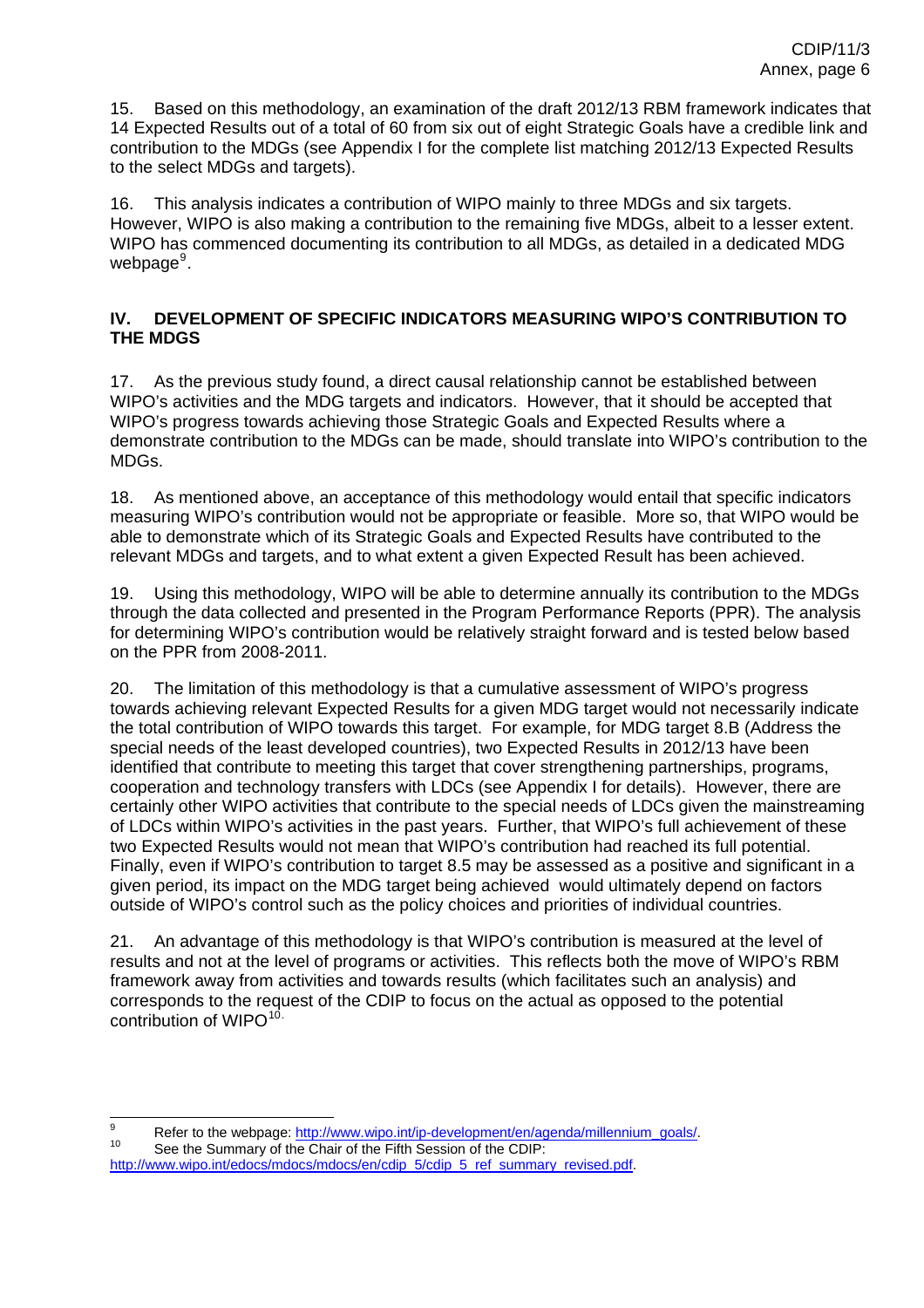#### **V. PERFORMANCE DATA INDICATING WIPO'S CONTRIBUTION TO THE MDGS TO DATE**

22. Based on the above methodology, performance data can then be calculated biannually based on the PPR from 2008/2011.

23. Appendix II contains an analysis of those 2008/9 and 2010/11 Expected Results and performance where there is a credible link and contribution to the three MDGs detailed in Table 1. The previous study also contained a similar analysis but based on nine MDG outcome/needs it proposed (document CDIP/10/9). The key findings of this analysis are summarized in the next paragraphs.

24. Diagram 1 illustrates the global performance from 2008/9 to 2010/11 of relevant Expected Results that contributed to MDG targets has increased from 50% to 70% for the "Fully Achieved" rating. This is based on the performance data of the PPR and its "Traffic Lights" system of rating (from "Not Achieved" to Fully Achieved"). This is a positive result indicating progress over time of WIPO's contribution to the MDGs and corresponds to the findings of the previous study (document CDIP/10/9).





25. Diagram 2 illustrates the performance of relevant Expected Results of 2008/9 to 2010/11 to each of the six MDG targets where WIPO's contribution is strongest. Overall, these findings show an improvement per MDG target with the exception of Targets 6.B (Combating HIV/AIDS) and 6.C (Combating Malaria and other diseases). This finding is largely due to the differences between the two RBM frameworks in how they split and describe their Expected Results- and what can be considered as a contribution to the MDG targets - rather than any decrease in results achieved. It should be noted, as the RBM framework becomes more consolidated (as seen in 2012/13), comparison over time will be more consistent.

26. According to this analysis, where significant improvements have been seen are in the Expected Results that contribute to Target 1.C (Eradicating Poverty and Hunger) and Target 8.B (LDC) and Target 8.F (Benefits of New Technology). At the level of the MDGs, where WIPO's largest contribution can be demonstrated is to MDG 8 (Develop a global partnership for development), in terms of number of Expected Results that has a concrete link to this goal.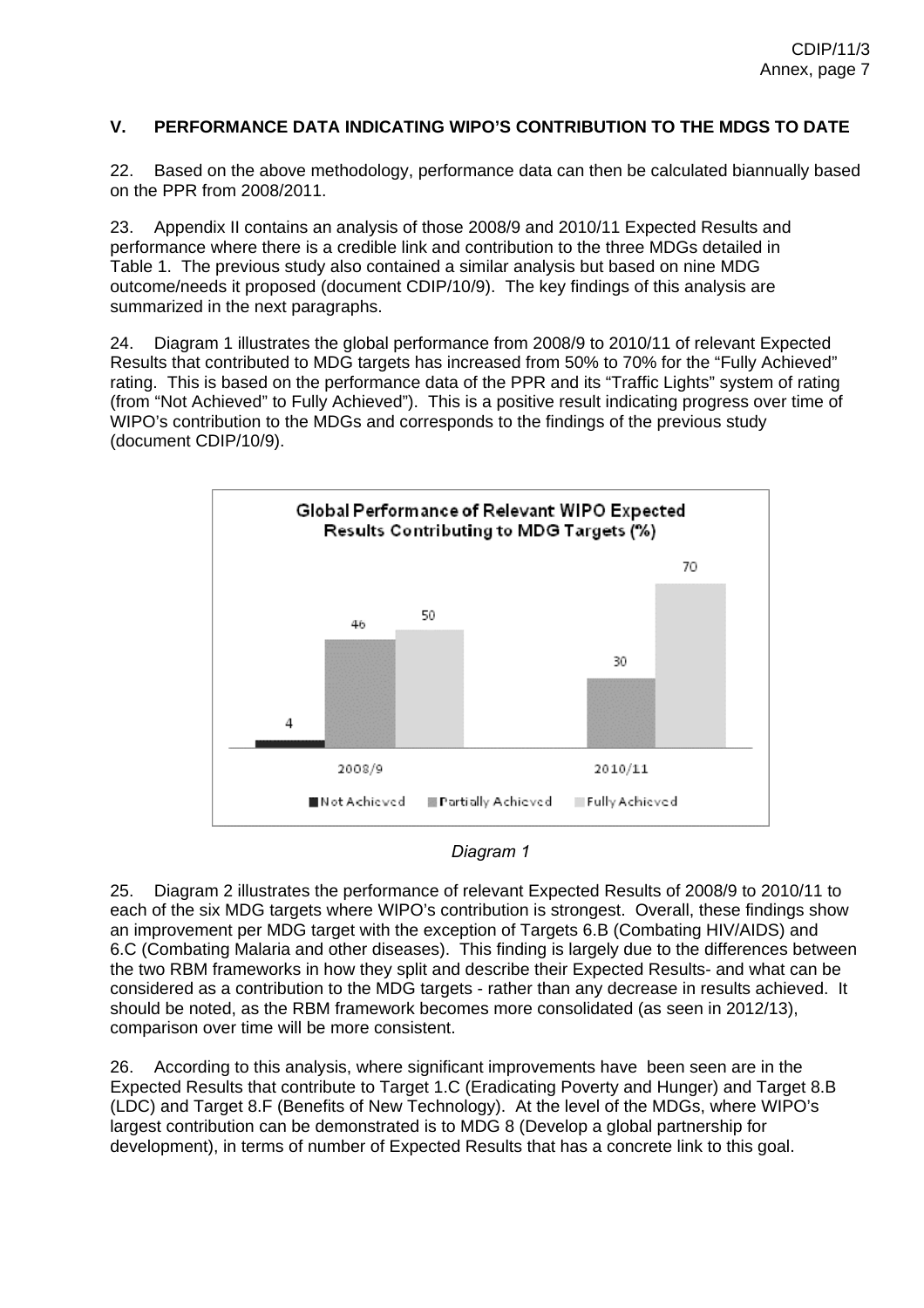

#### *Diagram 2*

27. Based on this methodology and analysis, the overall findings for 2008 to 2011 are positive with a clear improvement seen in WIPO's contribution over time. This improvement could also reflect better planning and data collection by WIPO on the relevant Expected Results. Regardless, the analysis indicates the areas of WIPO's activities most relevant to achieving the MDGs and where there is still scope for improvement in the coming years.

#### **VI. STEPS TAKEN BY WIPO TO REFINE THE REPORTING OF ITS CONTRIBUTION TO THE MDGS**

28. As mentioned above, WIPO has created a dedicated webpage on its work and contribution to the MDGs. For each of the eight MDGs, WIPO has provided a text explaining which of its activities have a feasible contribution to the given MDG.

29. WIPO has yet to provide more concrete results drawn from its performance data on this webpage as it was waiting for the recommendations of this study. If WIPO and the CDIP agree with the methodology and results presented in this paper, it would then be feasible to publish select results based on performance data (as found in section five of this report) on the dedicated webpage.

#### **VII. CONCLUSION**

30. This paper examined the feasibility of integrating MDG needs/outcomes within WIPO's RBM framework and concluded that the most appropriate approach is to focus on identifying those Expected Results that can be demonstrated as making a contribution to a select number of MDG targets.

31. It is therefore not judged as being necessary to introduce an additional set of MDG indicators to the RBM framework but more so to assess WIPO's contribution through the reported performance on the Expected Results relevant to the given MDG targets. The introduction of separate MDG indicators would not be advised for the various reasons set out in this paper.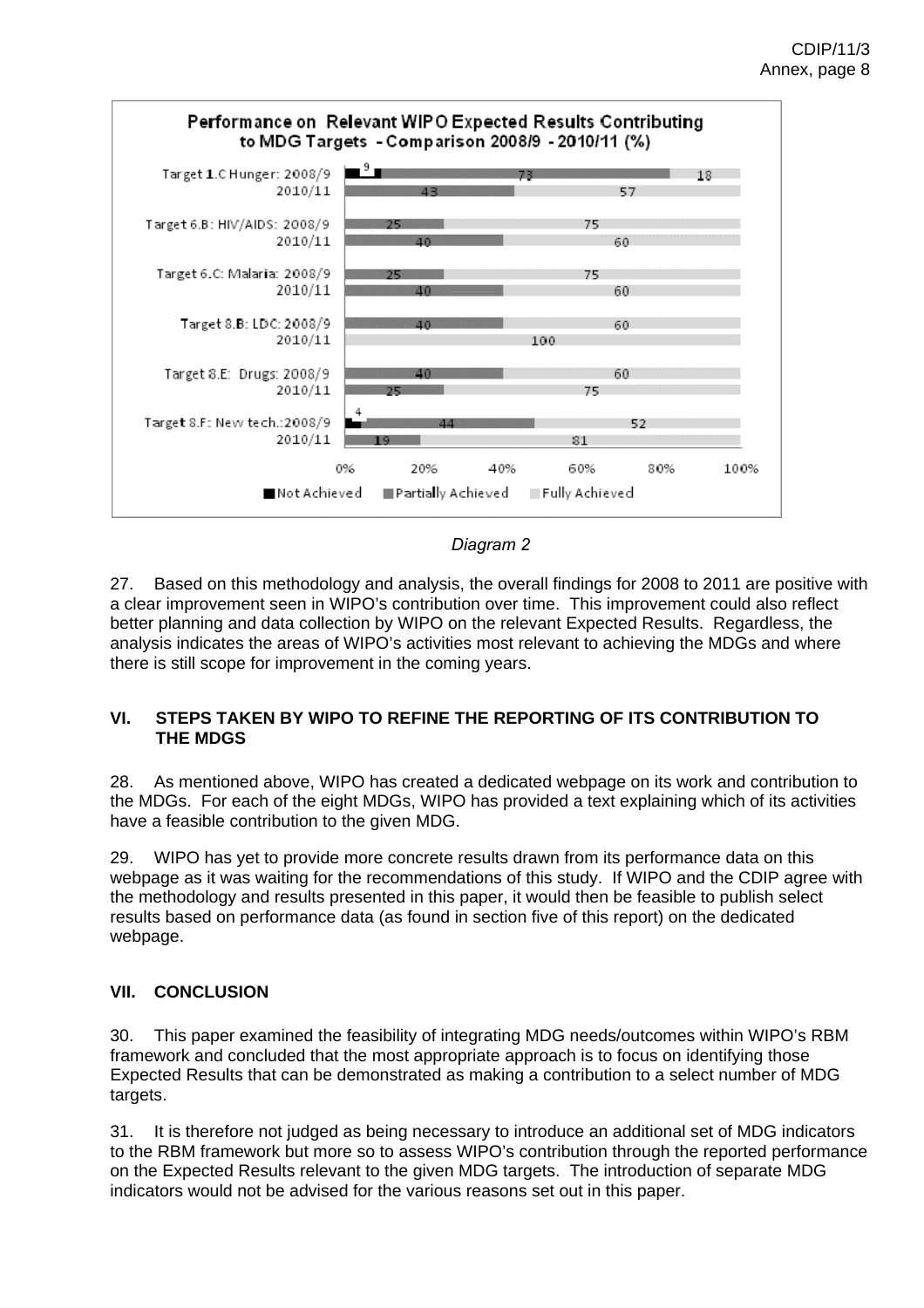<span id="page-9-0"></span>32. This conclusion is based on the assumption that the methodology and analysis presented in this paper is considered robust enough to respond to the request of the CDIP for measurable concrete results related to the MDGs. It should also be noted that the conclusions of this paper on the feasibility and approach to measure WIPO's contribution to the MDGs largely correspond to that of the previous study (document CDIP/10/9).

33. WIPO would be encouraged to adopt this methodology and undertake the same assessment when the performance data is available for 2012/13. This will then allow WIPO and the CDIP to have an overview of the major areas where WIPO has contributed to the MDGs up until their conclusion date of 2015.

34. With the conclusion date of the MDG in 2015, WIPO also has to consider that its efforts to assess its contribution to the MDGs will only be relevant for the next two years. As a consequence, it would be recommended that WIPO focus on contributing and participating in the creating of the development goals that will succeed the MDGs from 2015 onwards. WIPO has already started participating in the relevant forums to contribution to these new development goals<sup>[11](#page-9-0)</sup>.

35. As WIPO will be more involved in the creation of these new development goals, its ability to measure its contribution should be more feasible than for the MDGs. WIPO could foresee ably create strong performance data, drawn from the RBM framework and possibly from other sources, such as the Global Innovation Index $12$ , jointly created by WIPO.

[Appendix I follows]

 Notably, the United Nations Task Team on the Post 2015 UN Development Agenda and its relevant working groups (Technical Support Team on Sustainable Development Goals, Working Group on Global Partnerships and Working Group on Monitoring and Indicators).

[http://www.globalinnovationindex.org](http://www.globalinnovationindex.org/)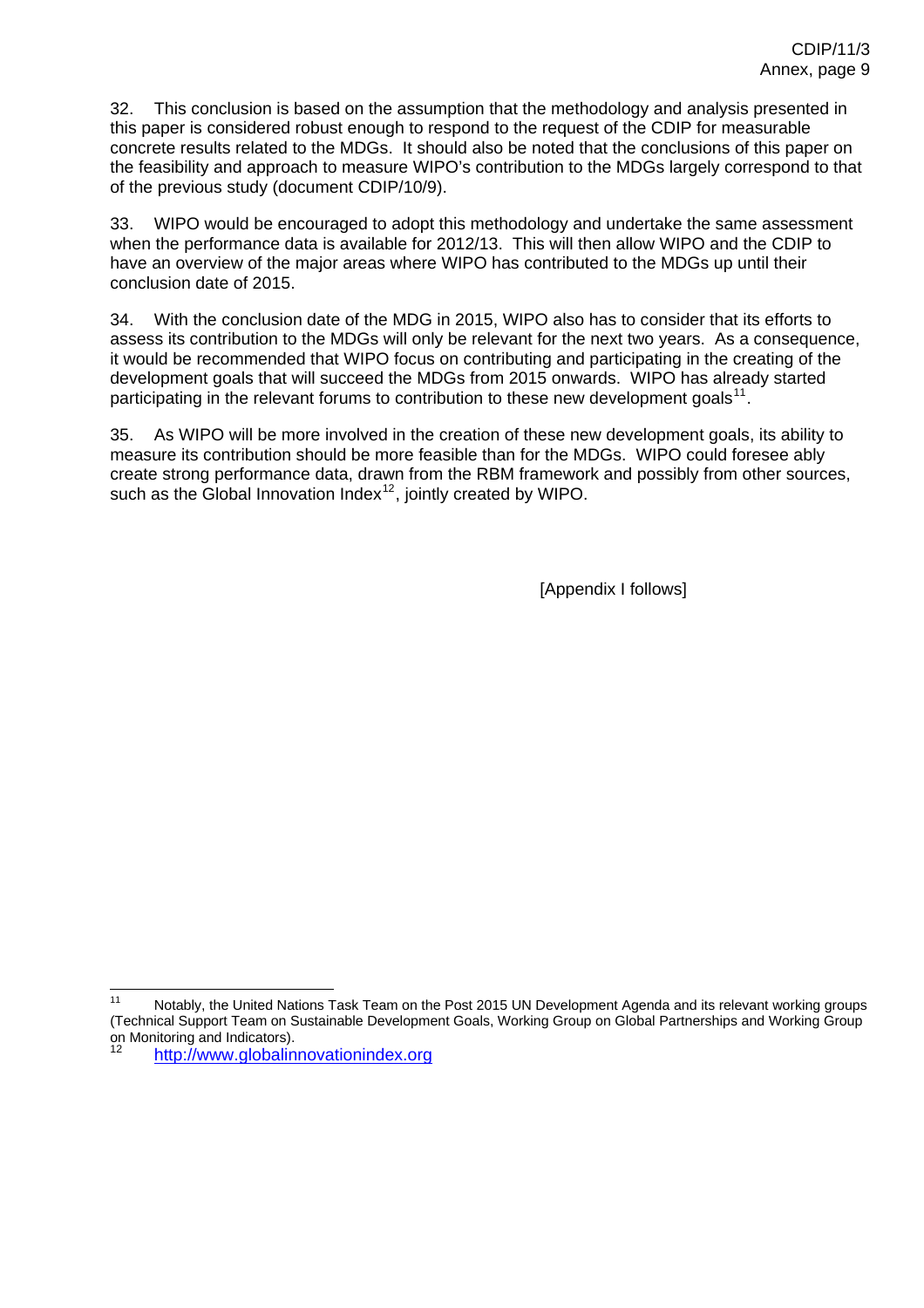## **APPENDIX I: MATCHING OF THE MDGS AND TARGETS TO WIPO'S STRATEGIC GOALS AND EXPECTED RESULTS FOR 2012/13**

| <b>MDG</b>                                                | <b>MDG targets</b>                                                                                 | <b>Relevant WIPO Goals &amp; Results 2012/13</b>                                                                                                                                                                                                                                                                                                                                        |
|-----------------------------------------------------------|----------------------------------------------------------------------------------------------------|-----------------------------------------------------------------------------------------------------------------------------------------------------------------------------------------------------------------------------------------------------------------------------------------------------------------------------------------------------------------------------------------|
| Goal 1:<br><b>Eradicate extreme</b><br>poverty and hunger | Target 1.C: Halve, between<br>1990 and 2015, the proportion<br>of people who suffer from<br>hunger | Goal I:<br>Balanced Evolution of the International Normative Framework for IP<br>Result (i) Enhanced c Enhanced cooperation/greater consensus among Member States<br>on further developing balanced policy and normative frameworks for the international<br>patent system, trademarks, industrial designs, geographical indications, copyright and<br>related rights, TK, TCEs and GRs |
|                                                           |                                                                                                    | Goal III:<br><b>Facilitating the Use of IP for Development</b><br>Result (i) Clearly defined and coherent national innovations and IP policies, strategies<br>and development plans consistent with national development goals and objectives                                                                                                                                           |
|                                                           |                                                                                                    | Coordination and Development of Global IP Infrastructure<br>Goal IV:<br>Result (ii) Enhanced access to, and use of, IP information, knowledge and technologies<br>by IP institutions and the public to promote innovation and creativity and increased<br>access to protected creative works and creative works in the public domain                                                    |
|                                                           |                                                                                                    | Goal VII: Addressing IP in Relation to Global Policy Issues<br>Result (i) WIPO established as a credible source of support, assistance, and reference<br>for information on innovation and IP in relevant public policy processes                                                                                                                                                       |
| Goal 6:                                                   | Target 6.B: Achieve, by 2010,                                                                      | Goal III:<br>Facilitating the Use of IP for Development                                                                                                                                                                                                                                                                                                                                 |
| <b>Combat HIV/AIDS,</b>                                   | universal access to treatment                                                                      | Result (i) Clearly defined and coherent national innovations and IP policies, strategies                                                                                                                                                                                                                                                                                                |
| malaria and other                                         | for HIV/AIDS for all those who<br>need it                                                          | and development plans consistent with national development goals and objectives                                                                                                                                                                                                                                                                                                         |
| diseases                                                  |                                                                                                    | Goal VI: International Cooperation on Building Respect for IP                                                                                                                                                                                                                                                                                                                           |
|                                                           | Target 6.C: Have halted by                                                                         | Result (i) Progress in the international policy dialogue among WIPO Member States on                                                                                                                                                                                                                                                                                                    |
|                                                           | 2015 and begun to reverse the<br>incidence of malaria and other<br>major diseases                  | building respect for IP, guided by Recommendation 45 of the WIPO Development<br>Agenda                                                                                                                                                                                                                                                                                                  |
|                                                           |                                                                                                    | Goal VII: Addressing IP in Relation to Global Policy Issues                                                                                                                                                                                                                                                                                                                             |
|                                                           |                                                                                                    | Result (i) WIPO established as a credible source of support, assistance, and reference                                                                                                                                                                                                                                                                                                  |
|                                                           |                                                                                                    | for information on innovation and IP in relevant public policy processes                                                                                                                                                                                                                                                                                                                |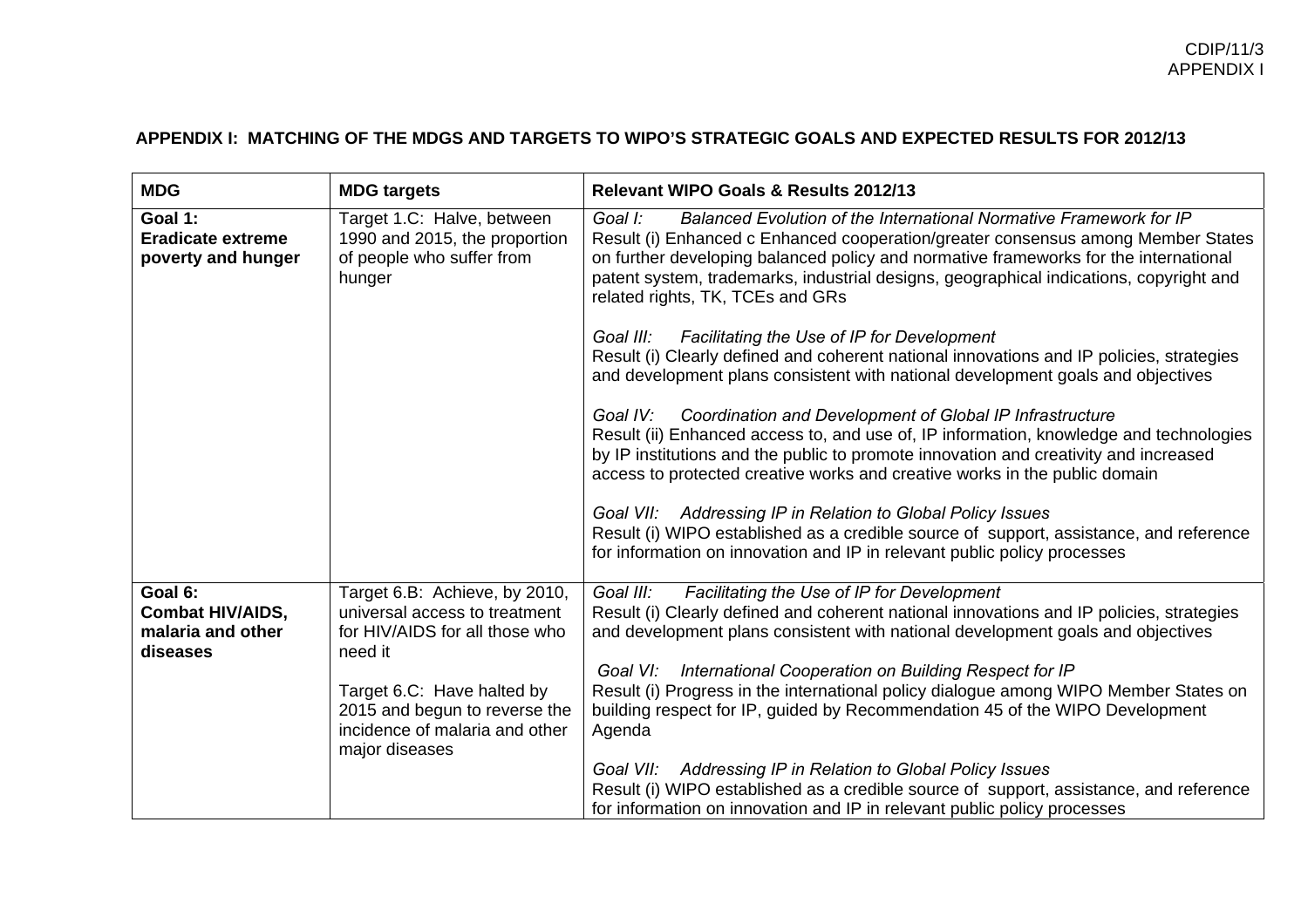## CDIP/11/3 Appendix I, page 2

| <b>MDG</b>                                                    | <b>MDG targets</b>                                                                                                                         | Relevant WIPO Goals & Results 2012/13                                                                                                                                                                                                                                                                                                                                                                                                                                                            |
|---------------------------------------------------------------|--------------------------------------------------------------------------------------------------------------------------------------------|--------------------------------------------------------------------------------------------------------------------------------------------------------------------------------------------------------------------------------------------------------------------------------------------------------------------------------------------------------------------------------------------------------------------------------------------------------------------------------------------------|
| Goal 8:<br>Develop a global<br>partnership for<br>development | Target 8.B: Address the<br>special needs of the least<br>developed countries                                                               | Goal III:<br>Facilitating the Use of IP for Development<br>Results (iv) New or strengthened cooperation mechanisms, programs and partnerships<br>in LDCs<br>Goal VII: Addressing IP in Relation to Global Policy Issues<br>Results (ii) IP-based tools are used for technology transfer from developed to<br>developing countries, particularly least developed countries, to address global                                                                                                     |
|                                                               | Target 8.E: In cooperation<br>with pharmaceutical<br>companies, provide access to<br>affordable essential drugs in<br>developing countries | challenges<br>Goal III:<br>Facilitating the Use of IP for Development<br>Result (i) Clearly defined and coherent national innovations and IP policies, strategies<br>and development plans consistent with national development goals and objectives<br>International Cooperation on Building Respect for IP<br>Goal VI:<br>Result (i) Progress in the international policy dialogue among WIPO Member States on<br>building respect for IP, guided by Recommendation 45 of the WIPO Development |
|                                                               | Target 8.F: In cooperation with                                                                                                            | Agenda<br>Goal VII: Addressing IP in Relation to Global Policy Issues<br>Result (i) WIPO established as a credible source of support, assistance, and reference<br>for information on innovation and IP in relevant public policy processes<br>Balanced Evolution of the International Normative Framework for IP<br>Goal I:                                                                                                                                                                     |
|                                                               | the private sector, make<br>available the benefits of new<br>technologies, especially<br>information and<br>communications                 | Result (i) Enhanced cooperation/greater consensus among Member States on further<br>developing balanced policy and normative frameworks for the international patent<br>system, trademarks, industrial designs, geographical indications, copyright and related<br>rights, TK, TCEs and GRs<br>Result (ii) Tailored and balanced IP legislative, regulatory and policy frameworks                                                                                                                |
|                                                               |                                                                                                                                            | Goal III: Facilitating the Use of IP for Development<br>Result (i) Clearly defined and coherent national innovations and IP policies, strategies<br>and development plans consistent with national development goals and objectives<br>Result (ii) Enhanced human resource capacities able to deal with the broad range of<br>requirements for the effective use of IP for development in developing countries, LDCs<br>and countries with economies in transition                               |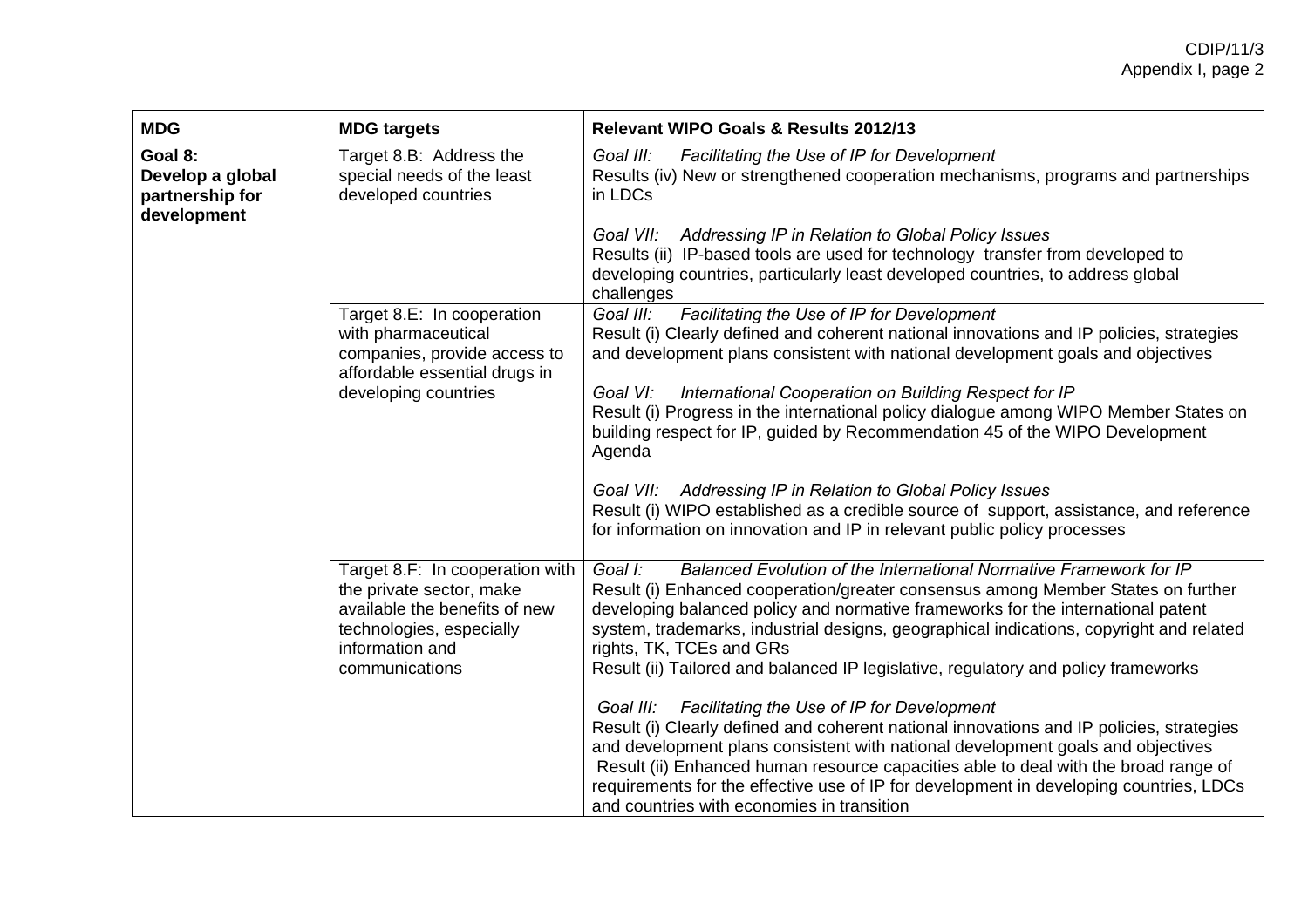# CDIP/11/3 Appendix I, page 3

| <b>MDG</b> | <b>MDG targets</b> | Relevant WIPO Goals & Results 2012/13                                                                                                                                                                                                                                                                                                                                                                                                                                                                                                                                                                                                                                                                                                                                                                                                                                                                                                                                                                                                                                                                                                            |  |
|------------|--------------------|--------------------------------------------------------------------------------------------------------------------------------------------------------------------------------------------------------------------------------------------------------------------------------------------------------------------------------------------------------------------------------------------------------------------------------------------------------------------------------------------------------------------------------------------------------------------------------------------------------------------------------------------------------------------------------------------------------------------------------------------------------------------------------------------------------------------------------------------------------------------------------------------------------------------------------------------------------------------------------------------------------------------------------------------------------------------------------------------------------------------------------------------------|--|
|            |                    | Result (iii) DA principles further mainstreamed into the Organization's programs and<br>activities<br>Coordination and Development of Global IP Infrastructure<br>Goal IV:<br>Result (i) Updated and globally accepted system of international classifications and<br>WIPO standards to facilitate access, use and dissemination of IP information among<br>stakeholders in the world<br>Result (ii) Enhanced access to, and use of, IP information, knowledge and technologies<br>by IP institutions and the public to promote innovation and creativity and increased<br>access to protected creative works and creative works in the public domain<br>Result (iii) Increased dissemination of digitized patent collections of national/regional<br>offices of WIPO Member States<br>Result (iv) Enhanced technical and knowledge infrastructure for IP Offices and other IP<br>institutions leading to better services (cheaper, faster, higher quality) to their<br>stakeholders<br>International Cooperation on Building Respect for IP<br>Goal VI:<br>Result (i) Progress in the international policy dialogue among WIPO Member States on |  |
|            |                    | building respect for IP, guided by Recommendation 45 of the WIPO Development<br>Agenda<br>Goal VII: Addressing IP in Relation to Global Policy Issues<br>Result (i) WIPO established as a credible source of support, assistance, and reference<br>for information on innovation and IP in relevant public policy processes<br>Result (ii) IP-based tools are used for technology transfer from developed to<br>developing countries, particularly least developed countries, to address global<br>challenges<br>Goal VIII - A Responsive Communications Interface between WIPO, its Member States<br>and All Stakeholders<br>Result (iv) Open, transparent and responsive interaction with NGOs                                                                                                                                                                                                                                                                                                                                                                                                                                                 |  |

[Appendix II follows]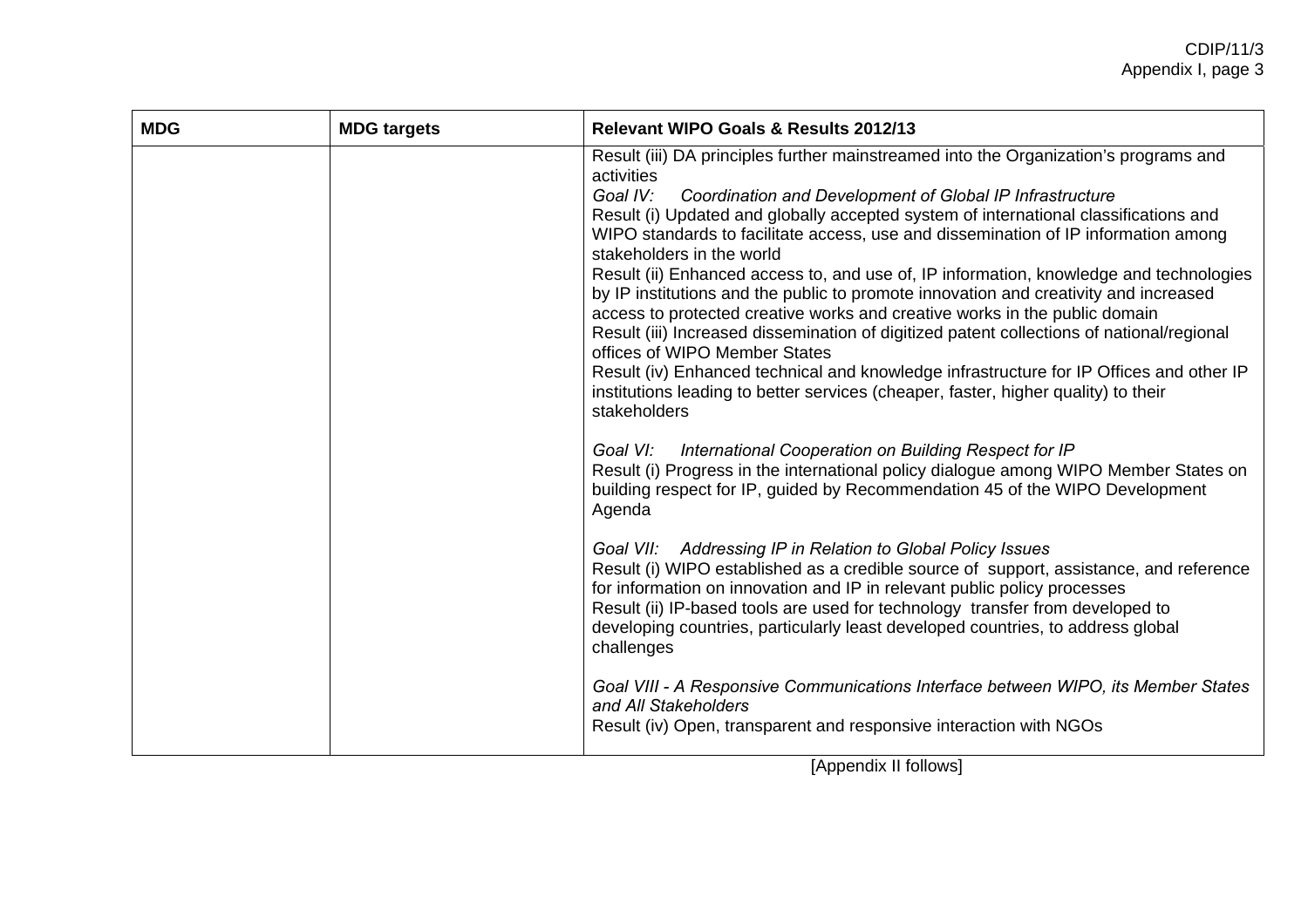#### **APPENDIX II: MATCHING OF THE MDGS AND TARGETS TO WIPO'S STRATEGIC GOALS AND EXPECTED RESULTS FOR 2010/11 – WITH PERFORMANCE RESULTS**

| <b>MDG</b>                                         | <b>MDG targets</b>                                                                                 | <b>Relevant WIPO Goals &amp; Results 2010/11</b>                                                                                                                                                                                                                                                                                                                                                                                                                                                                                                                                                                                                                                                                                                                             | Performance Results as per 2010/11 PPR                                                              |
|----------------------------------------------------|----------------------------------------------------------------------------------------------------|------------------------------------------------------------------------------------------------------------------------------------------------------------------------------------------------------------------------------------------------------------------------------------------------------------------------------------------------------------------------------------------------------------------------------------------------------------------------------------------------------------------------------------------------------------------------------------------------------------------------------------------------------------------------------------------------------------------------------------------------------------------------------|-----------------------------------------------------------------------------------------------------|
| Goal 1: Eradicate<br>extreme poverty<br>and hunger | Target 1.C: Halve,<br>between 1990 and 2015,<br>the proportion of people<br>who suffer from hunger | Goal I:<br><b>Balanced Evolution of the International</b><br>Normative Framework for IP<br>Result (i) Enhanced cooperation among Member<br>States in the area of Developing the international<br>IP system.<br>Result (ii) Greater awareness of the legal principles<br>and practices of the patent system including<br>flexibilities.                                                                                                                                                                                                                                                                                                                                                                                                                                       | (i) Fully Achieved<br>(ii) Fully Achieved                                                           |
|                                                    |                                                                                                    | Facilitating the Use of IP for<br>Goal III:<br>Development<br>Result (i) National IP policies/strategies and<br>country action plans that are in line with<br>development plans and priorities.<br>Result (ii) National IP legislation consistent with<br>national development objectives as well as with<br>international IP treaties and agreements, where<br>applicable, while taking into account available<br>flexibilities.<br>Result (iii) Improved use of patent information<br>through their development of patent landscapes<br>and related tools covering selected topics.<br>Goal IV:<br>Coordination and Development of<br><b>Global IP Infrastructure</b><br>Result (i) Enhancement of WIPO patent search<br>support services for IP offices of Member States. | (i) Partially Achieved<br>(ii) Fully Achieved<br>(iii) Partially Achieved<br>(i) Partially Achieved |
|                                                    |                                                                                                    |                                                                                                                                                                                                                                                                                                                                                                                                                                                                                                                                                                                                                                                                                                                                                                              |                                                                                                     |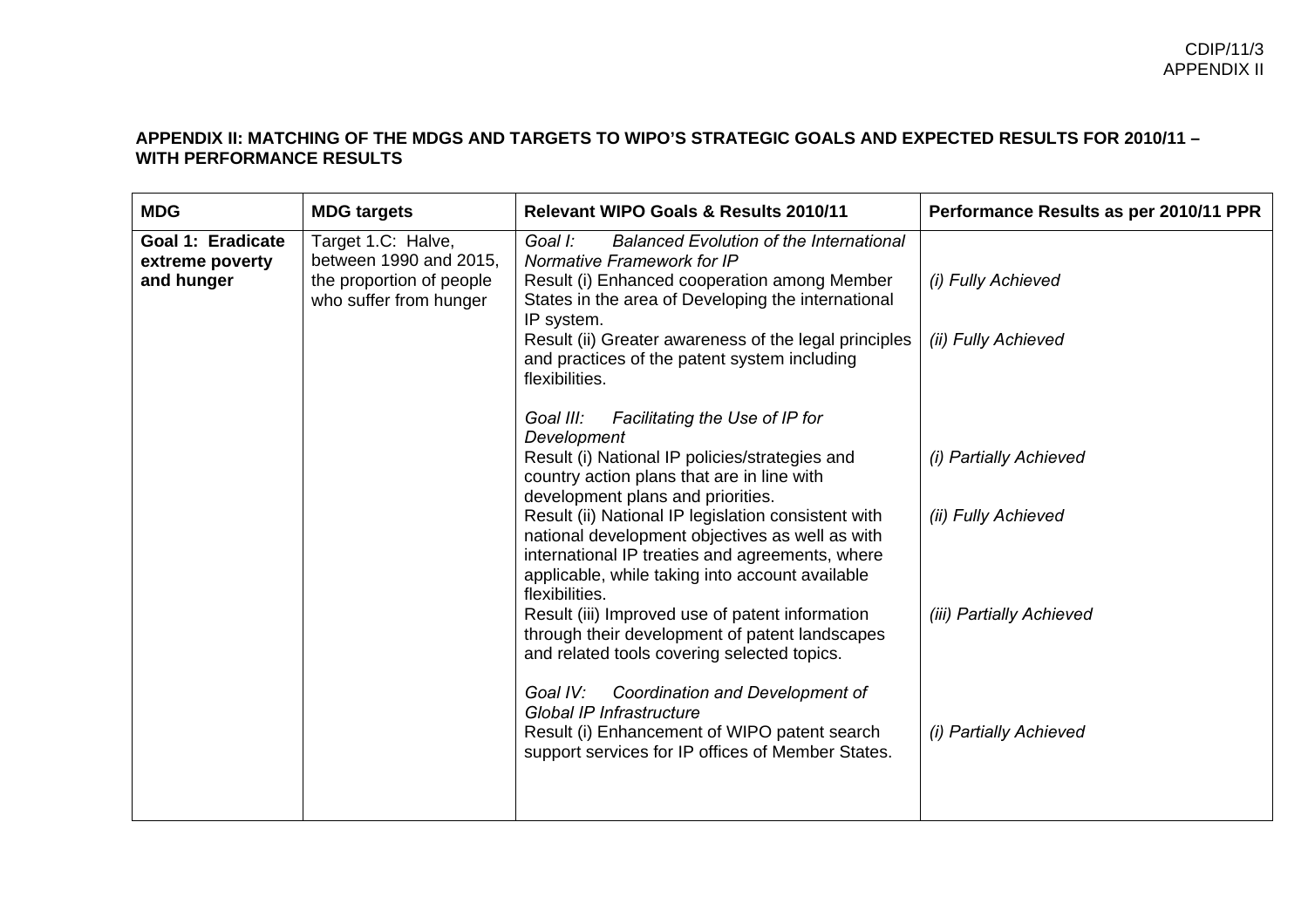| <b>MDG</b>                                        | <b>MDG targets</b>                                                                                     | <b>Relevant WIPO Goals &amp; Results 2010/11</b>                                                                                                                                                                                                                                                      | Performance Results as per 2010/11 PPR |
|---------------------------------------------------|--------------------------------------------------------------------------------------------------------|-------------------------------------------------------------------------------------------------------------------------------------------------------------------------------------------------------------------------------------------------------------------------------------------------------|----------------------------------------|
|                                                   |                                                                                                        | Goal VII: Addressing IP in Relation to Global<br><b>Policy Issues</b><br>Result (i) Stronger, empirically well-founded policy<br>dialogue between governments, international<br>organizations, civil society actors and the private<br>sector on current and emerging global issues<br>touching on IP | (i) Fully Achieved                     |
| Goal 6: Combat                                    | Target 6.B: Achieve, by                                                                                | Goal III:<br>Facilitating the Use of IP for                                                                                                                                                                                                                                                           |                                        |
| <b>HIV/AIDS, malaria</b><br>and other<br>diseases | 2010, universal access to<br>treatment for HIV/AIDS<br>for all those who need it                       | Development<br>Result (i) Greater awareness of the legal principles<br>and practices of the patent system, including                                                                                                                                                                                  | (i) Fully Achieved                     |
|                                                   |                                                                                                        | flexibilities;                                                                                                                                                                                                                                                                                        | (ii) Fully Achieved                    |
|                                                   | Target 6.C: Have halted<br>by 2015 and begun to<br>reverse the incidence of<br>malaria and other major | Result (ii) Effective implementation of the DA<br>through concrete projects;<br>Result (iii) National IP policies/strategies and<br>action plans that are in line with national                                                                                                                       | (iii) Partially Achieved               |
|                                                   | diseases                                                                                               | development plans and priorities;<br>Result (iv) National IP legal framework consistent<br>with development goals and public policy,<br>strengthened IP technical and administrative                                                                                                                  | (iv) Fully Achieved                    |
|                                                   |                                                                                                        | infrastructure;<br>Result (v) Improved access to information                                                                                                                                                                                                                                          | (v) Fully Achieved                     |
|                                                   |                                                                                                        | resources generated by IP systems.<br>Result (vi) Enhancement of WIPO patent search                                                                                                                                                                                                                   | (vi) Partially Achieved                |
|                                                   |                                                                                                        | support services for IP offices of Member States.<br>Result (vii) Improved use of patent information<br>through the development of patent landscapes and<br>related tools covering selected topics.                                                                                                   | (vii) Partially Achieved               |
|                                                   |                                                                                                        | Goal VI:<br>International Cooperation on Building<br><b>Respect for IP</b>                                                                                                                                                                                                                            |                                        |
|                                                   |                                                                                                        | Result (i) Create an enabling environment that<br>promotes respect for IP by initiating a constructive                                                                                                                                                                                                | (i) Fully Achieved                     |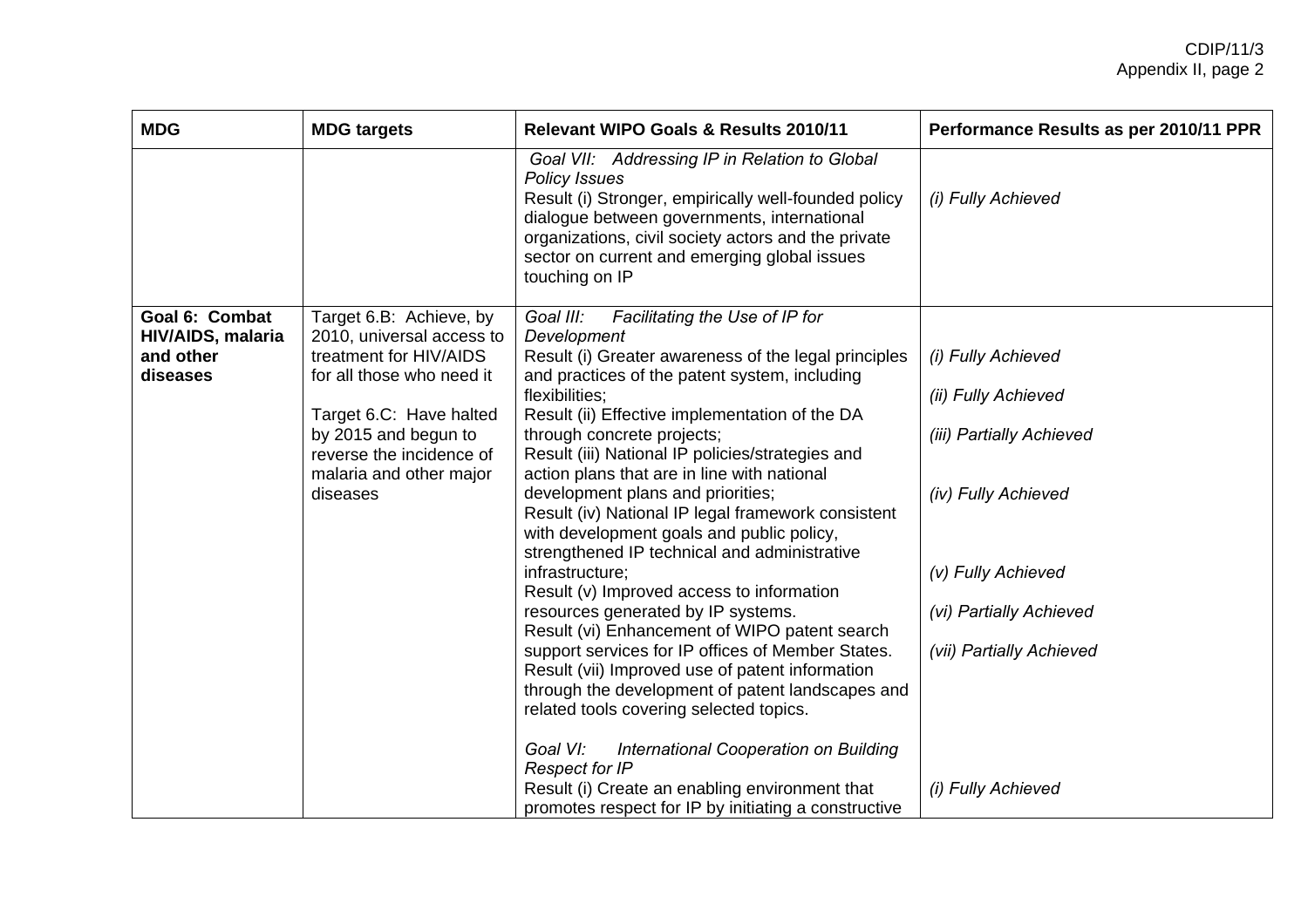| <b>MDG</b>                            | <b>MDG targets</b>                                                               | <b>Relevant WIPO Goals &amp; Results 2010/11</b>                                                                                                                                                                              | Performance Results as per 2010/11 PPR |
|---------------------------------------|----------------------------------------------------------------------------------|-------------------------------------------------------------------------------------------------------------------------------------------------------------------------------------------------------------------------------|----------------------------------------|
|                                       |                                                                                  | and balanced policy dialogue, taking into account<br>Recommendation 45 of the Development Agenda.<br>Goal VII: Addressing IP in Relation to Global<br><b>Policy Issues</b>                                                    |                                        |
|                                       |                                                                                  | Result (i) Stronger empirically well founded policy<br>dialogue between governments, international<br>organizations, civil society actors, and the private<br>sector on current and emerging global issues<br>touching on IP. | (i) Fully Achieved                     |
|                                       |                                                                                  | Result (ii) Distinctive and practically useful<br>information resources combining policy analysis<br>with enhanced use of patent information for policy-<br>makers and practical tools for open innovation                    | (ii) Partially Achieved                |
| Goal 8: Develop a                     | Target 8.B: Address the                                                          | Goal III:<br>Facilitating the Use of IP for                                                                                                                                                                                   |                                        |
| global partnership<br>for development | special needs of the least<br>developed countries                                | Development<br>Result (i) Increased access to global markets for<br>products and services from the developing world<br>Result (ii) Effective implementation of the DA                                                         | (i) Fully Achieved                     |
|                                       |                                                                                  | through concrete projects and activities.                                                                                                                                                                                     | (ii) Fully Achieved                    |
|                                       |                                                                                  | Goal VII: Addressing IP in Relation to Global<br><b>Policy Issues</b>                                                                                                                                                         |                                        |
|                                       |                                                                                  | Results (i) Member States' capacity and<br>understanding of innovation and technology<br>management and transfer has been enhanced                                                                                            | (i) Fully Achieved                     |
|                                       | Target 8.E: In                                                                   | Goal III:<br>Facilitating the Use of IP for                                                                                                                                                                                   |                                        |
|                                       | cooperation with<br>pharmaceutical<br>companies, provide<br>access to affordable | Development<br>Result (i) National IP policies/strategies and<br>country action plans that are in line with<br>development plans and priorities.                                                                              | (i) Partially Achieved                 |
|                                       | essential drugs in<br>developing countries                                       | Result (ii) National IP legislation consistent with<br>national development objectives as well as with                                                                                                                        | (ii) Fully Achieved                    |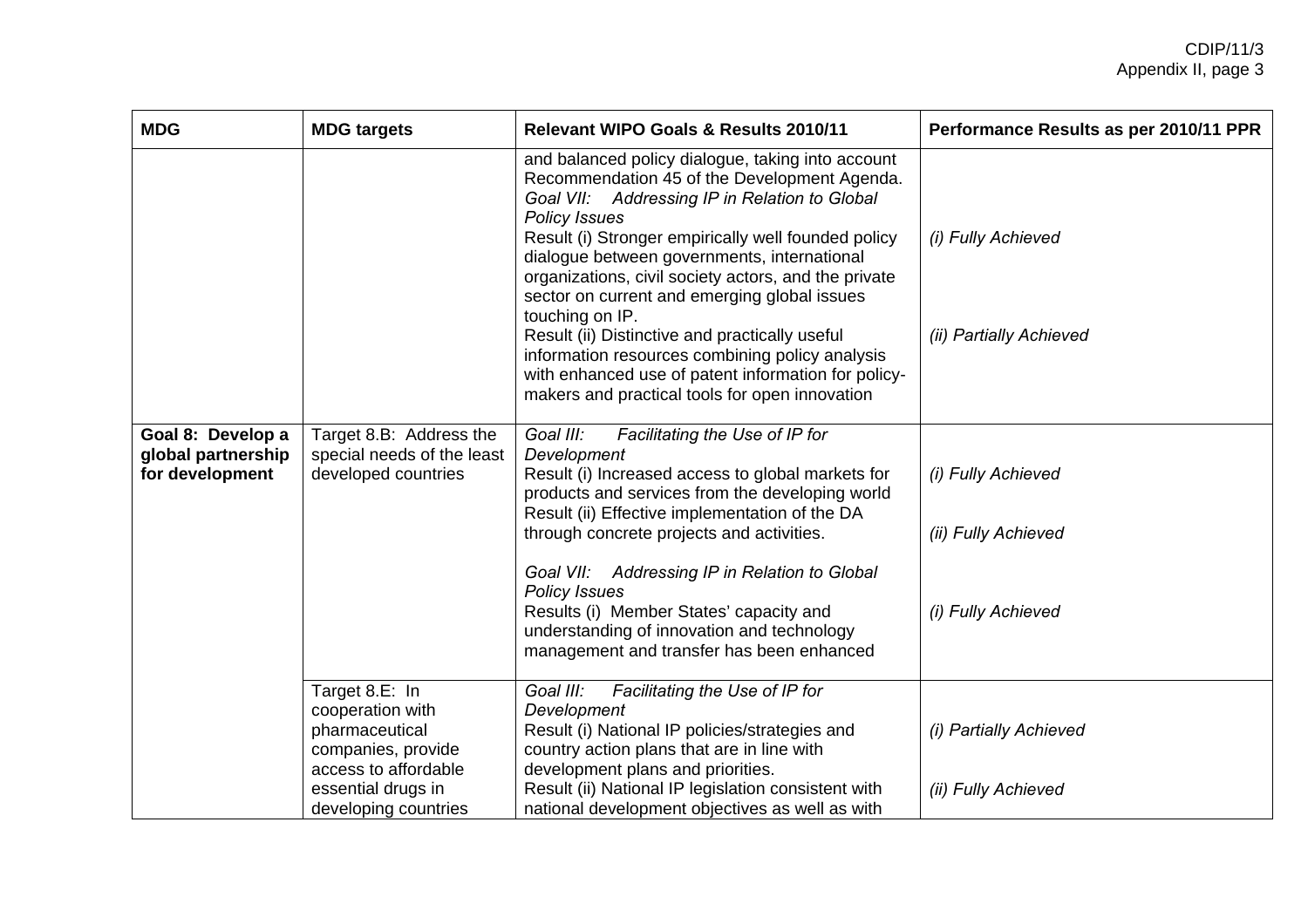| <b>MDG</b> | <b>MDG targets</b>                                                                                                                                               | <b>Relevant WIPO Goals &amp; Results 2010/11</b>                                                                                                                                                                                                                                                                                                                                                                                                                                                                                                                                                                                                                                                                            | Performance Results as per 2010/11 PPR    |
|------------|------------------------------------------------------------------------------------------------------------------------------------------------------------------|-----------------------------------------------------------------------------------------------------------------------------------------------------------------------------------------------------------------------------------------------------------------------------------------------------------------------------------------------------------------------------------------------------------------------------------------------------------------------------------------------------------------------------------------------------------------------------------------------------------------------------------------------------------------------------------------------------------------------------|-------------------------------------------|
|            |                                                                                                                                                                  | international IP treaties and agreements, where<br>applicable, while taking into account available<br>flexibilities.<br>International Cooperation on Building<br>Goal VI:<br><b>Respect for IP</b><br>Result (i) Create an enabling environment that<br>promotes respect for IP by initiating a constructive<br>and balanced policy dialogue, taking into account<br>Recommendation 45 of the Development Agenda.<br>Goal VII: Addressing IP in Relation to Global<br><b>Policy Issues</b><br>Result (i) Stronger empirically well founded policy<br>dialogue between governments, international<br>organizations, civil society actors, and the private<br>sector on current and emerging global issues<br>touching on IP. | (i) Fully Achieved<br>(i) Fully Achieved  |
|            | Target 8.F: In<br>cooperation with the<br>private sector, make<br>available the benefits of<br>new technologies,<br>especially information<br>and communications | Goal I:<br><b>Balanced Evolution of the International</b><br>Normative Framework for IP<br>Result (i) Enhanced cooperation among Member<br>States in the area of Developing the international<br>IP system.<br>Result (ii) Greater awareness of the legal principles<br>and practices of the patent system including<br>flexibilities.                                                                                                                                                                                                                                                                                                                                                                                      | (i) Fully Achieved<br>(ii) Fully Achieved |
|            |                                                                                                                                                                  | Facilitating the Use of IP for<br>Goal III:<br>Development<br>Result (i) Development Agenda principles further<br>mainstreamed into the organization's programs<br>and activities.<br>Result (ii) Effective monitoring, evaluation and                                                                                                                                                                                                                                                                                                                                                                                                                                                                                      | (i) Fully Achieved<br>(ii) Fully Achieved |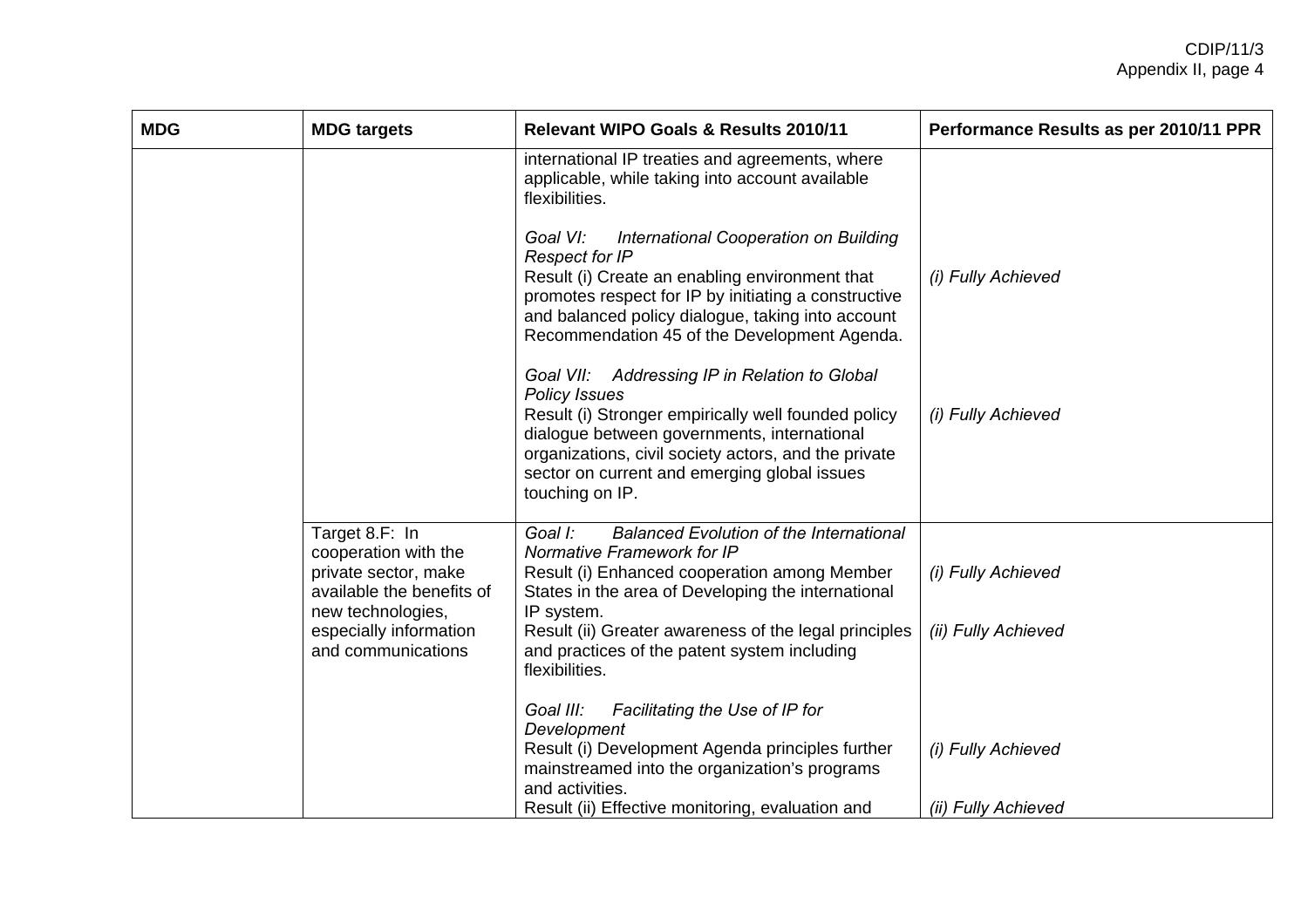| <b>MDG</b> | <b>MDG targets</b> | <b>Relevant WIPO Goals &amp; Results 2010/11</b>                                                                                                                                                                                                  | Performance Results as per 2010/11 PPR |
|------------|--------------------|---------------------------------------------------------------------------------------------------------------------------------------------------------------------------------------------------------------------------------------------------|----------------------------------------|
|            |                    | reporting on the Development Agenda<br>recommendations.                                                                                                                                                                                           |                                        |
|            |                    | Result (iii) National IP policies/strategies and<br>country action plans that are in line with                                                                                                                                                    | (iii) Partially Achieved               |
|            |                    | development plans and priorities.<br>Result (iv) National IP legislation consistent with<br>national development objectives as well as with<br>international IP treaties and agreements, where<br>applicable, while taking into account available | (iv) Fully Achieved                    |
|            |                    | flexibilities.<br>Result (v) Strengthened capacity of policy makers<br>to formulate policies, develop and implement<br>projects on IP asset management.                                                                                           | (v) Partially Achieved                 |
|            |                    | Goal IV:<br>Coordination and Development of<br>Global IP Infrastructure<br>Result ((i) More accessible legal and technological<br>information concerning better applications<br>available to Member States, PCT applicants                        | (i) Fully Achieved                     |
|            |                    | research institutions and the public.<br>Result (ii) Improved access to information                                                                                                                                                               | (ii) Fully Achieved                    |
|            |                    | resources generated by IP systems.<br>Result (iii) Increased dissemination of digitized<br>patent collections of national/regional offices of<br><b>WIPO Member States.</b>                                                                       | (iii) Fully Achieved                   |
|            |                    | Result (iv) Enhancement of WIPO patent search<br>support services for IP offices of Member States.                                                                                                                                                | (iv) Partially Achieved                |
|            |                    | Result (v) Enhanced efficiency of IP institutions<br>through automation of business processes.                                                                                                                                                    | (v) Fully Achieved                     |
|            |                    | Goal VI:<br>International Cooperation on Building<br><b>Respect for IP</b>                                                                                                                                                                        |                                        |
|            |                    | Result (i) Create an enabling environment that<br>promotes respect for IP by initiating a constructive                                                                                                                                            | (i) Fully Achieved                     |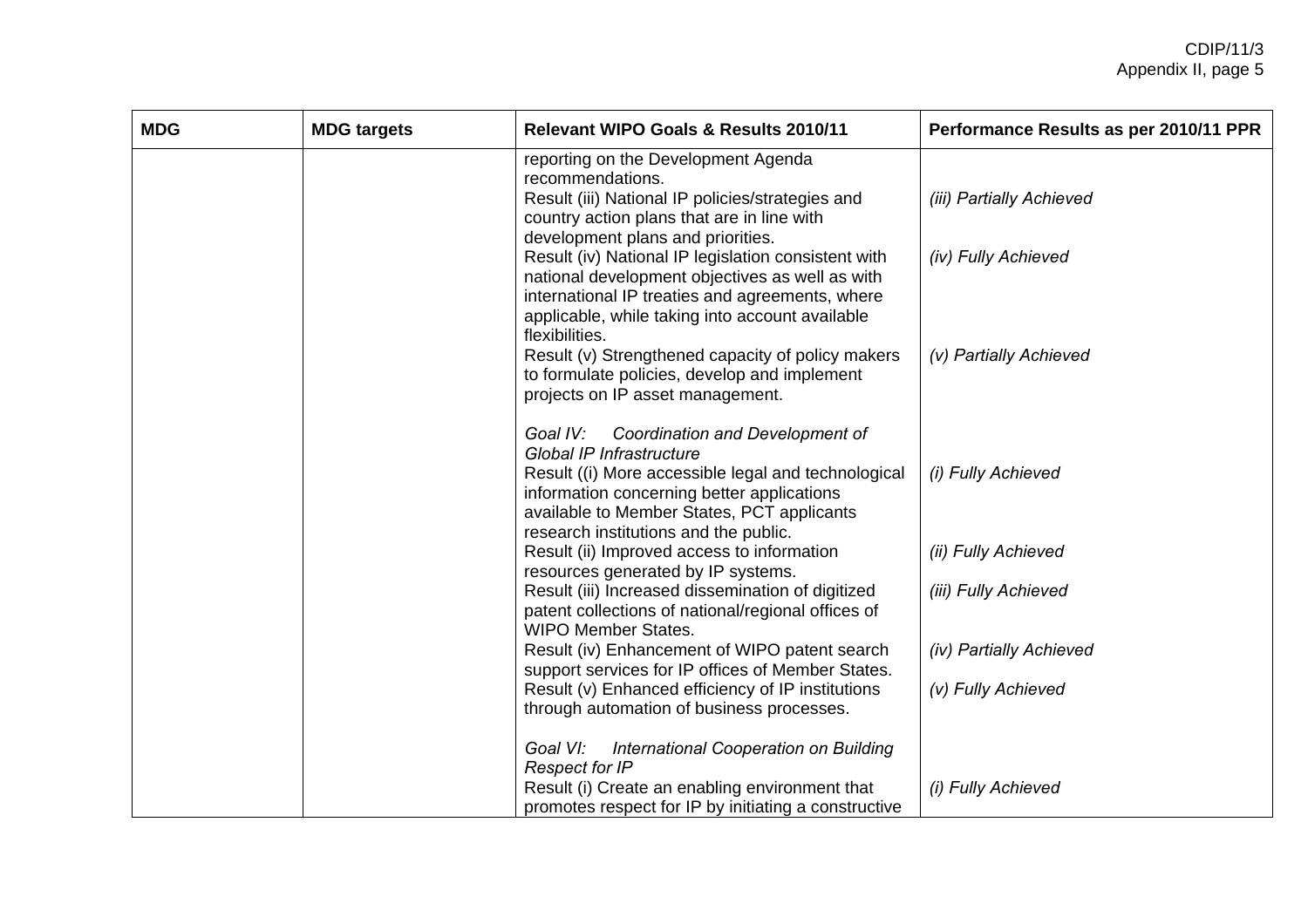| <b>MDG</b> | <b>MDG targets</b> | <b>Relevant WIPO Goals &amp; Results 2010/11</b>                                                                                                                                                                                     | Performance Results as per 2010/11 PPR |
|------------|--------------------|--------------------------------------------------------------------------------------------------------------------------------------------------------------------------------------------------------------------------------------|----------------------------------------|
|            |                    | and balanced policy dialogue, taking into account<br>Recommendation 45 of the Development Agenda.                                                                                                                                    |                                        |
|            |                    | Goal VII: Addressing IP in Relation to Global<br><b>Policy Issues</b><br>Greater cooperation and coordination<br>between the work of WIPO and that of other<br>international processes concerning TK, TCEs and<br>genetic resources. | (i) Fully Achieved                     |
|            |                    | Stronger empirically well-founded policy<br>(ii)<br>dialogue between governments, international<br>organization's, civil society actors, and the private<br>sector on current and emerging global issues<br>touching on IP.          | (ii) Fully Achieved                    |
|            |                    | Greater understanding among industry<br>(iii)<br>groups and civil society of WIPO's work and the<br>developmental benefits of IP' and enhanced<br>participation of civil society in WIPO activities.                                 | (iii) Fully Achieved                   |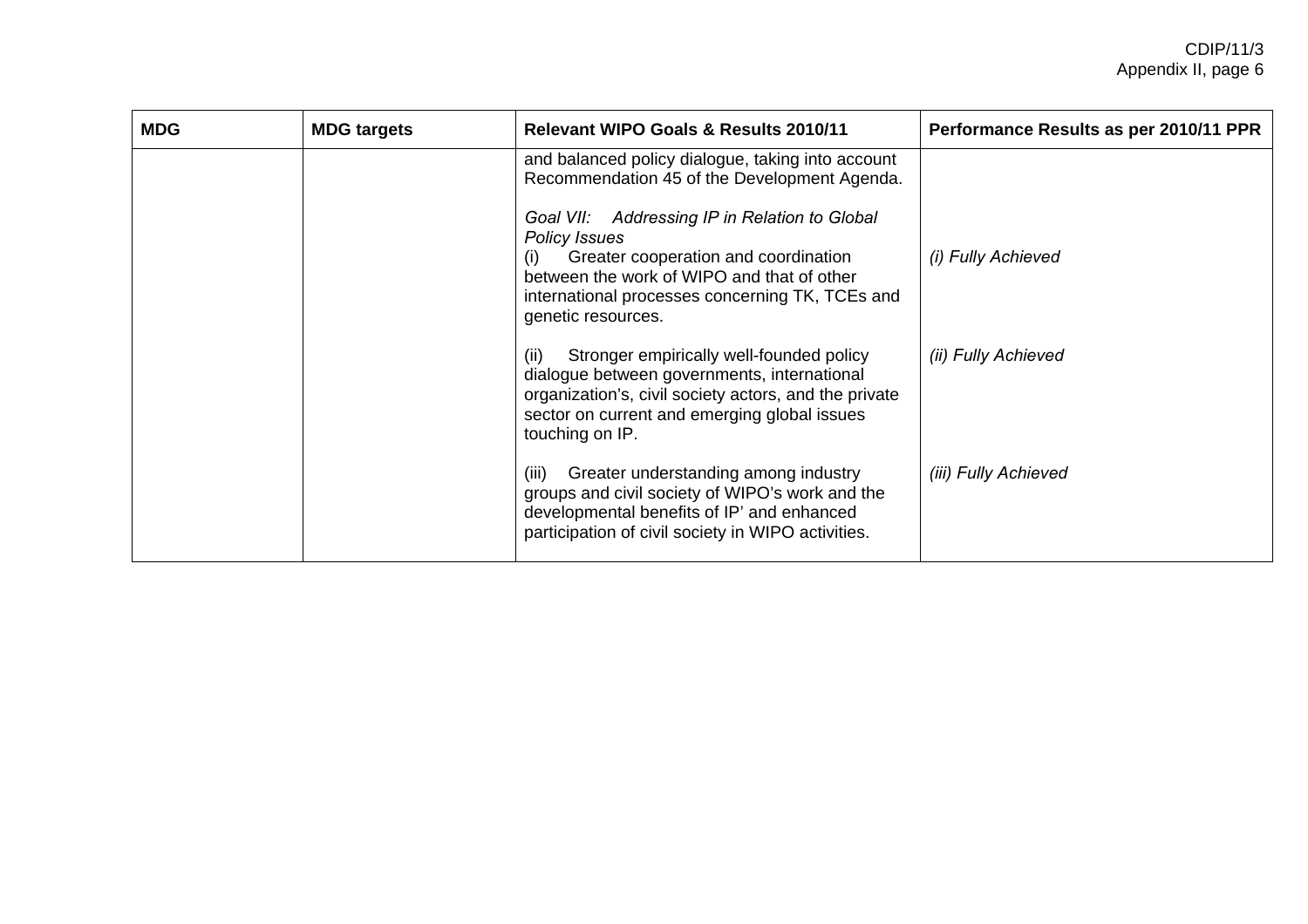#### **MATCHING OF THE MDGS AND TARGETS TO WIPO'S STRATEGIC GOALS AND EXPECTED RESULTS FOR 2008/9 – WITH PERFORMANCE RESULTS**

| <b>MDG</b>                                                | <b>MDG</b> targets                                                                                 | <b>Relevant WIPO Goals &amp; Results 2008/9</b>                                                                                                                                                                 | Performance Results as per 2008/9 PPR |
|-----------------------------------------------------------|----------------------------------------------------------------------------------------------------|-----------------------------------------------------------------------------------------------------------------------------------------------------------------------------------------------------------------|---------------------------------------|
| <b>Goal 1: Eradicate</b><br>extreme poverty<br>and hunger | Target 1.C: Halve,<br>between 1990 and 2015,<br>the proportion of people<br>who suffer from hunger | Goal I:<br><b>Balanced Evolution of the International</b><br>Normative Framework for IP<br>Result (i) Enhanced cooperation among Member<br>States in the area of developing the international<br>patent system. | (i) Partially Achieved                |
|                                                           |                                                                                                    | Result (ii) Greater awareness of the legal<br>principles, practices and flexibilities of the patent<br>system and of its role in economic development.                                                          | (ii) Partially Achieved               |
|                                                           |                                                                                                    | Result (iii) Enhanced capacity of Member States to<br>formulate, implement and evaluate national patent<br>strategies.                                                                                          | (iii) Partially Achieved              |
|                                                           |                                                                                                    | Result (iv) Enhanced capacity of developing<br>countries to benefit from transfer and<br>dissemination of technology.                                                                                           | (iv) Partially Achieved               |
|                                                           |                                                                                                    | Facilitating the Use of IP for<br>Goal III:<br>Development                                                                                                                                                      |                                       |
|                                                           |                                                                                                    | Result (i) National IP capacity building programs<br>dovetailed with country owned IP National<br>strategies and development plans.                                                                             | (i) Fully Achieved                    |
|                                                           |                                                                                                    | Result (ii) National IP legislation consistent with<br>national development priorities as well as with<br>international treaties and agreements.                                                                | (ii) Partially Achieved               |
|                                                           |                                                                                                    | Result (iii) Increased awareness of the availability<br>of IP flexibilities that Member States can use for<br>implementing national public policies.                                                            | (iii) Fully Achieved                  |
|                                                           |                                                                                                    | Goal IV:<br>Coordination and Development of<br>Global IP Infrastructure<br>Result (i) Enhancement of WIPO patent search                                                                                         | (i) Not Achieved                      |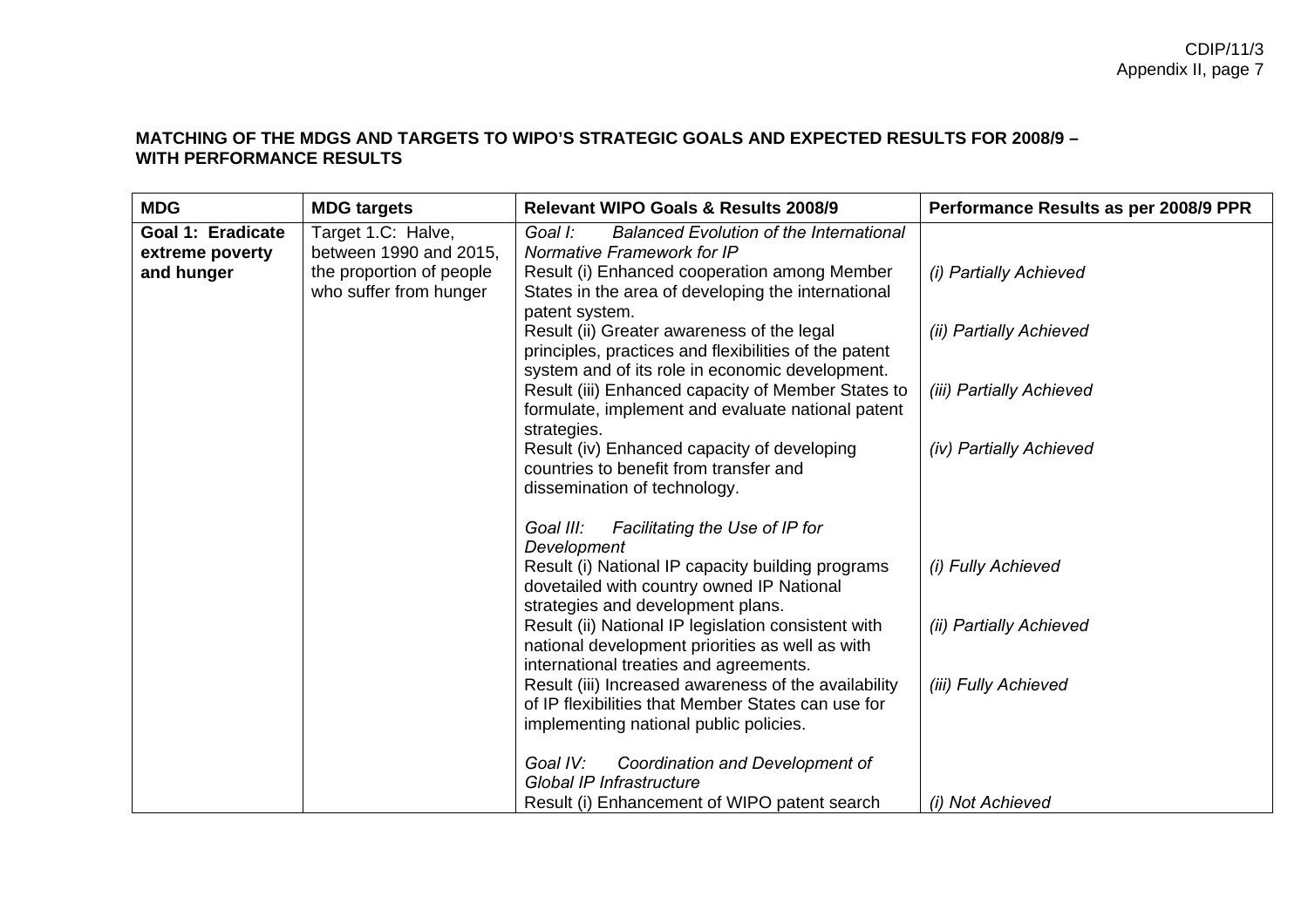| <b>MDG</b>                                                   | <b>MDG targets</b>                                                                                                                                                                                                                | <b>Relevant WIPO Goals &amp; Results 2008/9</b>                                                                                                                                                                                                                                                                                                                                                                                                                                                                                                                                                               | Performance Results as per 2008/9 PPR    |
|--------------------------------------------------------------|-----------------------------------------------------------------------------------------------------------------------------------------------------------------------------------------------------------------------------------|---------------------------------------------------------------------------------------------------------------------------------------------------------------------------------------------------------------------------------------------------------------------------------------------------------------------------------------------------------------------------------------------------------------------------------------------------------------------------------------------------------------------------------------------------------------------------------------------------------------|------------------------------------------|
|                                                              |                                                                                                                                                                                                                                   | support services for IP offices of Member States.<br>Result (ii) Access to specialized databases of<br>scientific and technical literature, including<br>commercial patent databases.                                                                                                                                                                                                                                                                                                                                                                                                                         | (ii) Partially Achieved                  |
|                                                              |                                                                                                                                                                                                                                   | <b>World Reference Source for IP</b><br>Goal V:<br>Information and Analysis.<br>Result (i) Availability of high quality empirical<br>information for policy makers.                                                                                                                                                                                                                                                                                                                                                                                                                                           | (i) Partially Achieved                   |
|                                                              |                                                                                                                                                                                                                                   | Goal VII: Addressing IP in Relation to Global Policy<br><b>Issues</b><br>Result (i) Enhanced capacity of Member States<br>and partner IGOs to make informed decisions<br>regarding practical options for use of patented<br>technology in fields most relevant to global policy<br>challenges.                                                                                                                                                                                                                                                                                                                | (i) Partially Achieved                   |
| Goal 6: Combat<br>HIV/AIDS, malaria<br>and other<br>diseases | Target 6.B: Achieve, by<br>2010, universal access to<br>treatment for HIV/AIDS<br>for all those who need it<br>Target 6.C: Have halted<br>by 2015 and begun to<br>reverse the incidence of<br>malaria and other major<br>diseases | Goal III:<br>Facilitating the Use of IP for<br>Development<br>Result (i) Increased awareness of the availability of<br>IP flexibilities that Member States can use for<br>implementing national public policies.<br>Goal VI:<br>International Cooperation on Building<br><b>Respect for IP</b><br>Result (i) Support in the formulation and<br>implementation of national, sub-regional or<br>regional strategies and systems to promote respect<br>for IP, which reflect the balance of rights and<br>obligations in accordance with Article 7 of the<br>TRIPS Agreement and the WIPO Development<br>Agenda; | (i) Fully Achieved<br>(i) Fully Achieved |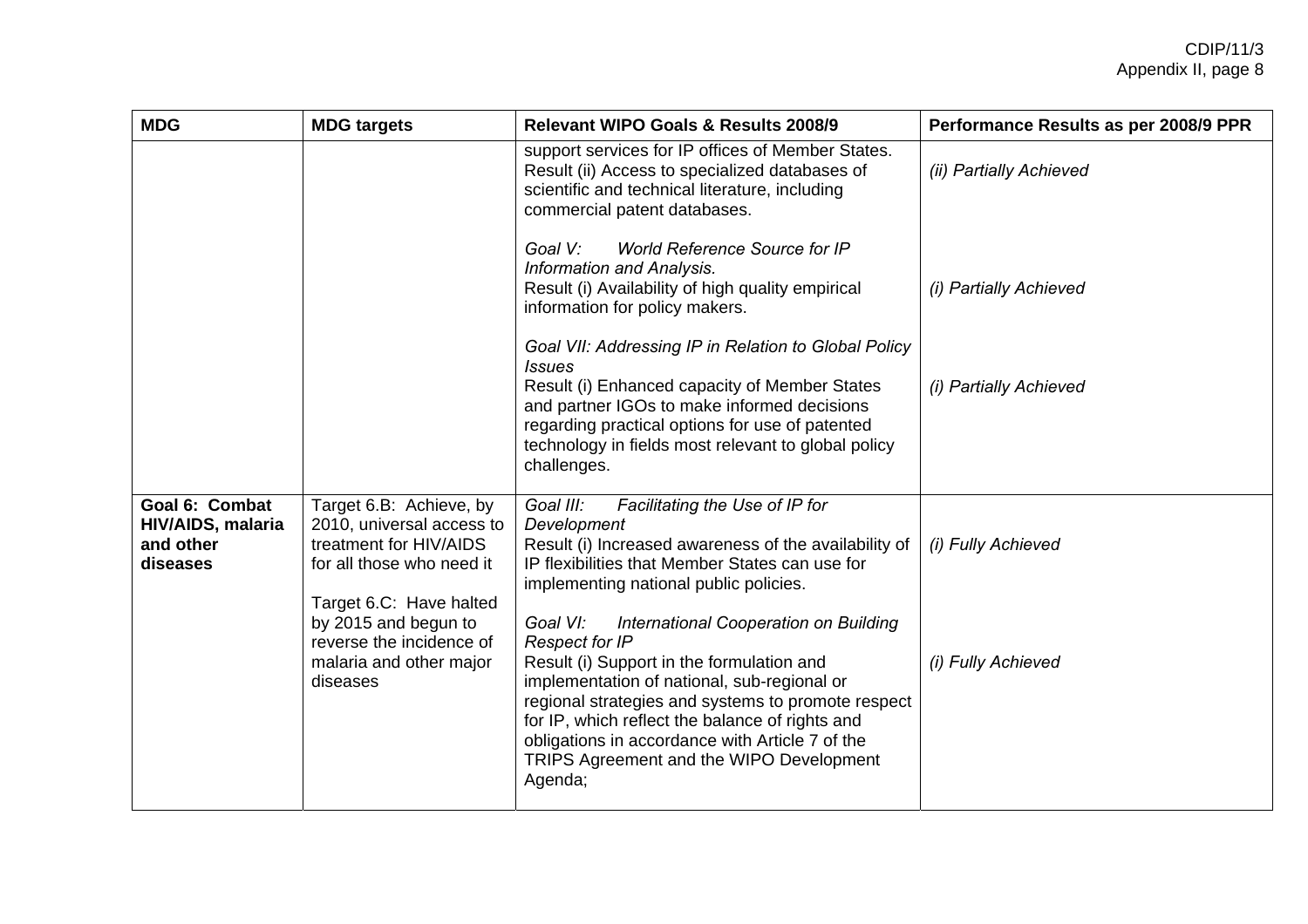| <b>MDG</b>                                                 | <b>MDG targets</b>                                                           | <b>Relevant WIPO Goals &amp; Results 2008/9</b>                                                                                                                                                                                                                                                                                                                                                                                                                                                                                                                                                                                                                                                                                                                                                                                                                                                                | Performance Results as per 2008/9 PPR                                                                                  |
|------------------------------------------------------------|------------------------------------------------------------------------------|----------------------------------------------------------------------------------------------------------------------------------------------------------------------------------------------------------------------------------------------------------------------------------------------------------------------------------------------------------------------------------------------------------------------------------------------------------------------------------------------------------------------------------------------------------------------------------------------------------------------------------------------------------------------------------------------------------------------------------------------------------------------------------------------------------------------------------------------------------------------------------------------------------------|------------------------------------------------------------------------------------------------------------------------|
|                                                            |                                                                              | Result (ii) Constructive and balanced international<br>policy dialogue.<br>Goal VII: Addressing IP in Relation to Global<br><b>Policy Issues</b><br>Result (i) Enhanced capacity of Member States<br>and partner IGOs to make informed decisions<br>regarding practical options for use of patented<br>technology in fields most relevant to global policy<br>challenges.                                                                                                                                                                                                                                                                                                                                                                                                                                                                                                                                      | (ii) Fully Achieved<br>(i) Partially Achieved                                                                          |
| Goal 8: Develop a<br>global partnership<br>for development | Target 8.B: Address the<br>special needs of the least<br>developed countries | Goal III:<br>Facilitating the Use of IP for<br>Development<br>Result (i) Mainstreaming of the development<br>dimension into programs through concrete and<br>effective projects and activities;<br>Result (ii) National IP capacity building programs<br>dovetailed with country owned IP National<br>strategies and development plans;<br>Result (iii) National IP legislation consistent with<br>national development priorities as well as with<br>international treaties and agreements; and<br>Result (iv) Increased awareness of the availability<br>of IP flexibilities that Member States can use for<br>implementing national public policies.<br>Goal VIII: A Responsive Communication<br>Interface Between WIPO, its Member States and<br>all Stakeholders.<br>Result (i) Increase in extra budgetary resources<br>available to WIPO to support technical assistance<br>and capacity building work. | (i) Fully Achieved<br>(ii) Fully Achieved<br>(iii) Partially Achieved<br>(iv) Fully Achieved<br>(i) Partially Achieved |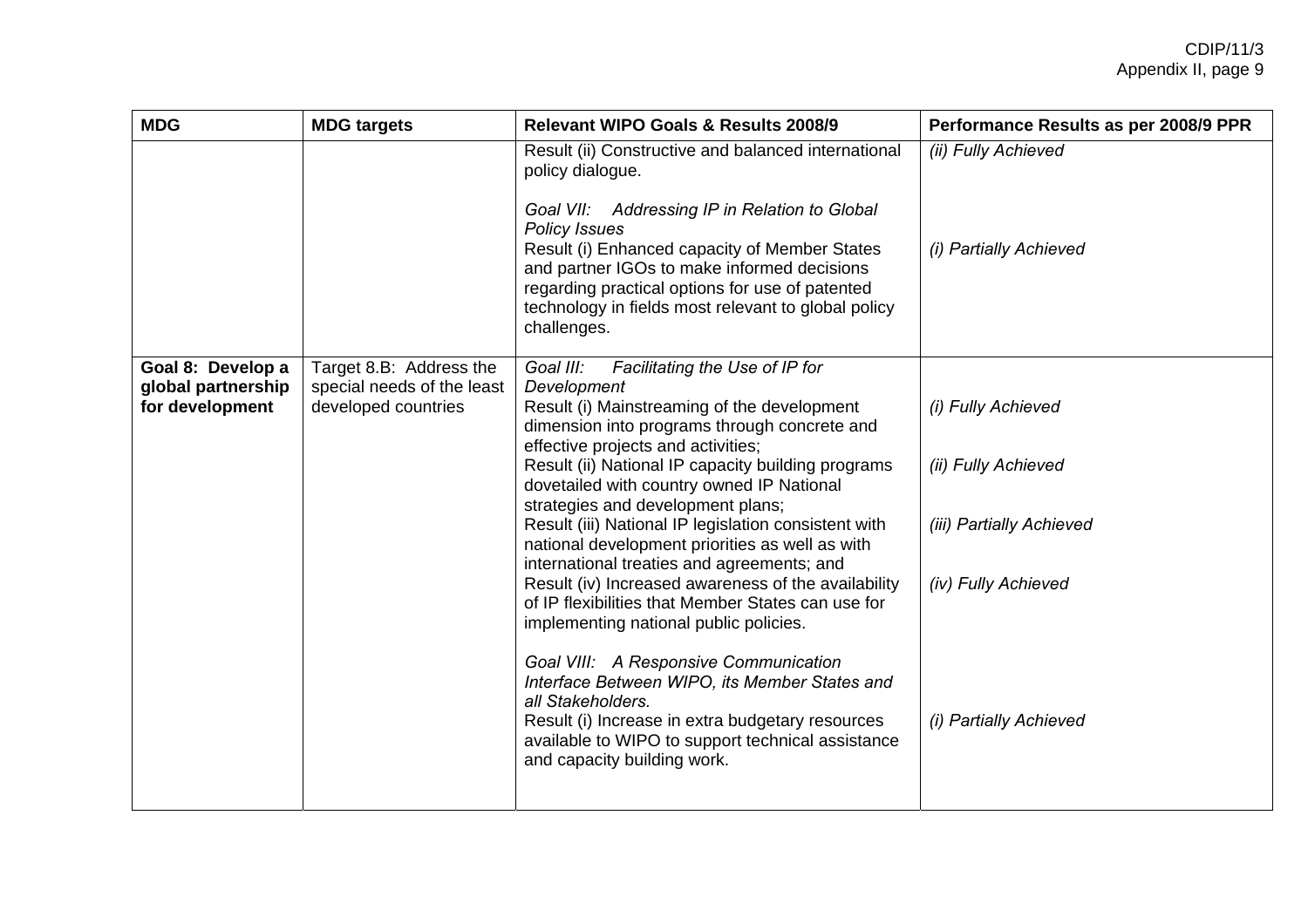| <b>MDG</b> | <b>MDG targets</b>                                                                                                                               | <b>Relevant WIPO Goals &amp; Results 2008/9</b>                                                                                                                                                                                                                                                                                                                                                                                                                      | Performance Results as per 2008/9 PPR         |
|------------|--------------------------------------------------------------------------------------------------------------------------------------------------|----------------------------------------------------------------------------------------------------------------------------------------------------------------------------------------------------------------------------------------------------------------------------------------------------------------------------------------------------------------------------------------------------------------------------------------------------------------------|-----------------------------------------------|
|            | Target 8.E: In<br>cooperation with<br>pharmaceutical<br>companies, provide<br>access to affordable<br>essential drugs in<br>developing countries | Facilitating the Use of IP for<br>Goal III:<br>Development<br>Result (i) National IP legislation consistent with<br>national development priorities as well as with<br>international treaties and agreements<br>Result (ii) Increased awareness of the availability<br>of IP flexibilities that Member States can use for<br>implementing national public policies.                                                                                                  | (i) Partially Achieved<br>(ii) Fully Achieved |
|            |                                                                                                                                                  | Goal VI:<br>International Cooperation on Building<br><b>Respect for IP</b><br>Result (i) Support in the formulation and<br>implementation of national, sub-regional or<br>regional strategies and systems to promote respect<br>for IP, which reflect the balance of rights and<br>obligations in accordance with Article 7 of the<br>TRIPS Agreement and the WIPO Development<br>Agenda;<br>Result (ii) Constructive and balanced international<br>policy dialogue. | (i) Fully Achieved<br>(ii) Fully Achieved     |
|            |                                                                                                                                                  | Goal VII: Addressing IP in Relation to Global<br><b>Policy Issues</b><br>Result (i) Enhanced capacity of Member States<br>and partner IGOs to make informed decisions<br>regarding practical options for use of patented<br>technology in fields most relevant to global policy<br>challenges.                                                                                                                                                                       | (i) Partially Achieved                        |
|            | Target 8.F: In<br>cooperation with the<br>private sector, make<br>available the benefits of<br>new technologies,                                 | Goal I:<br><b>Balanced Evolution of the International</b><br>Normative Framework for IP<br>Result (i) Enhanced cooperation among Member<br>States in the area of developing the international<br>patent system;                                                                                                                                                                                                                                                      | (i) Partially Achieved                        |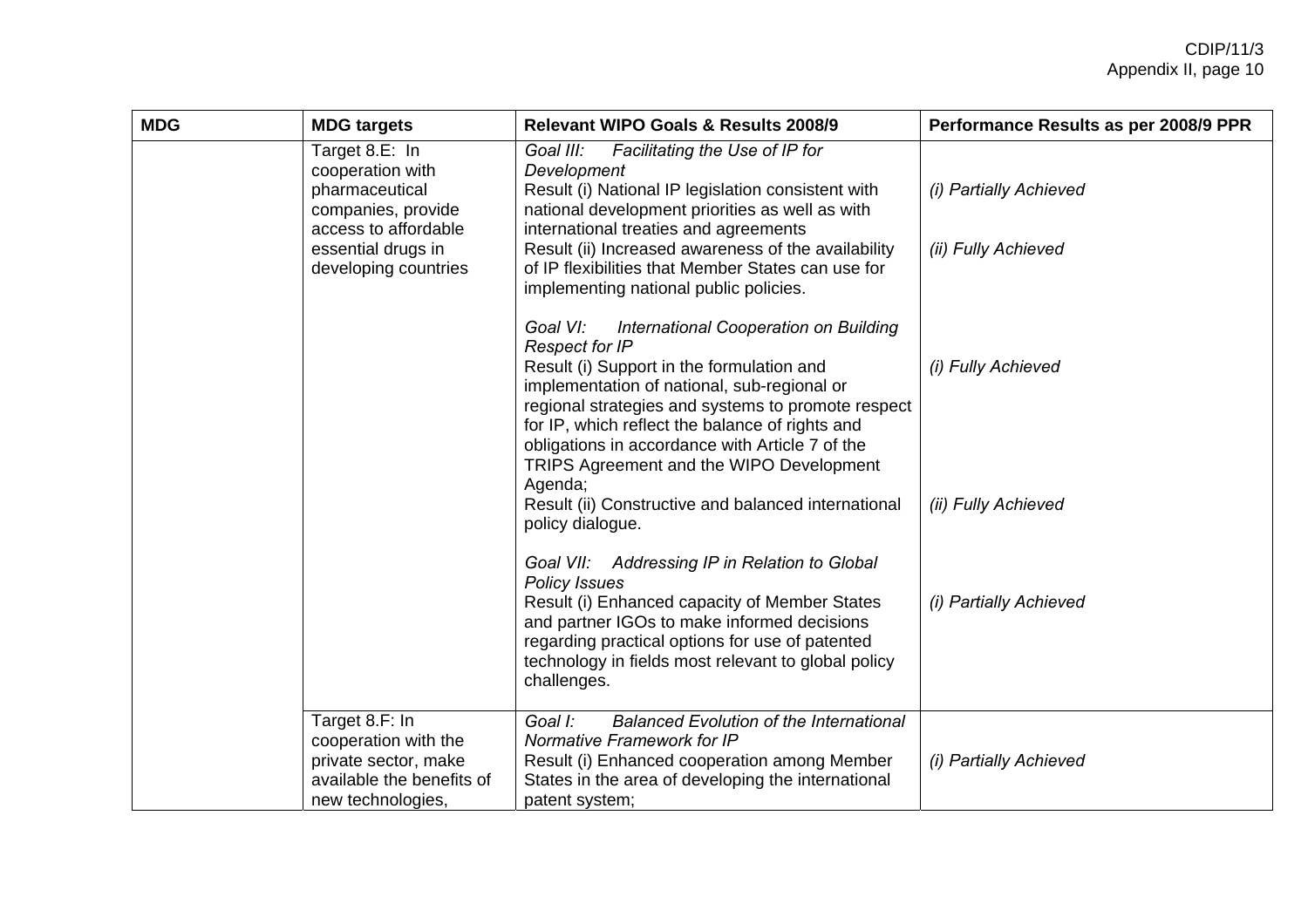| <b>MDG</b> | <b>MDG targets</b>                           | Relevant WIPO Goals & Results 2008/9                                                                                                                                                   | Performance Results as per 2008/9 PPR |
|------------|----------------------------------------------|----------------------------------------------------------------------------------------------------------------------------------------------------------------------------------------|---------------------------------------|
|            | especially information<br>and communications | Result (ii) Greater awareness of the legal<br>principles, practices and flexibilities of the patent<br>system and of its role in economic development;                                 | (ii) Partially Achieved               |
|            |                                              | Result (iii) Enhanced understanding and further<br>clarification of current and emerging issues that<br>arise in relation to patents;                                                  | (iii) Fully Achieved                  |
|            |                                              | Result (iv) Enhanced capacity of Member States to<br>formulate, implement and evaluate national patent<br>strategies;<br>Result (v) Clarification of the international                 | (iv) Partially Achieved               |
|            |                                              | framework for limitations and exceptions, the<br>applicable law and technological measures of<br>protection or other issues raised by Member<br>States.                                | (v) Fully Achieved                    |
|            |                                              | Result (vi) Greater understanding of the impact of<br>emerging technologies on creation, access to and<br>use of copyright content;<br>Result (vii) Increased awareness and improved   | (vi) Partially Achieved               |
|            |                                              | understanding of the importance of creative<br>industries for social, economic and cultural<br>development;                                                                            | (vii) Partially Achieved              |
|            |                                              | Goal III:<br>Facilitating the Use of IP for<br>Development                                                                                                                             |                                       |
|            |                                              | Result (i) Mainstreaming of the development<br>dimension into programs through concrete and<br>effective projects and activities.                                                      | (i) Fully Achieved                    |
|            |                                              | Result (ii) National IP capacity building programs<br>dovetailed with country owned IP National                                                                                        | (ii) Fully Achieved                   |
|            |                                              | strategies and development plans.<br>Result (iii) National IP legislation consistent with<br>national development priorities as well as with<br>international treaties and agreements. | (iii) Partially Achieved              |
|            |                                              | Result (iv) Increased awareness of the availability                                                                                                                                    | (vi) Fully Achieved                   |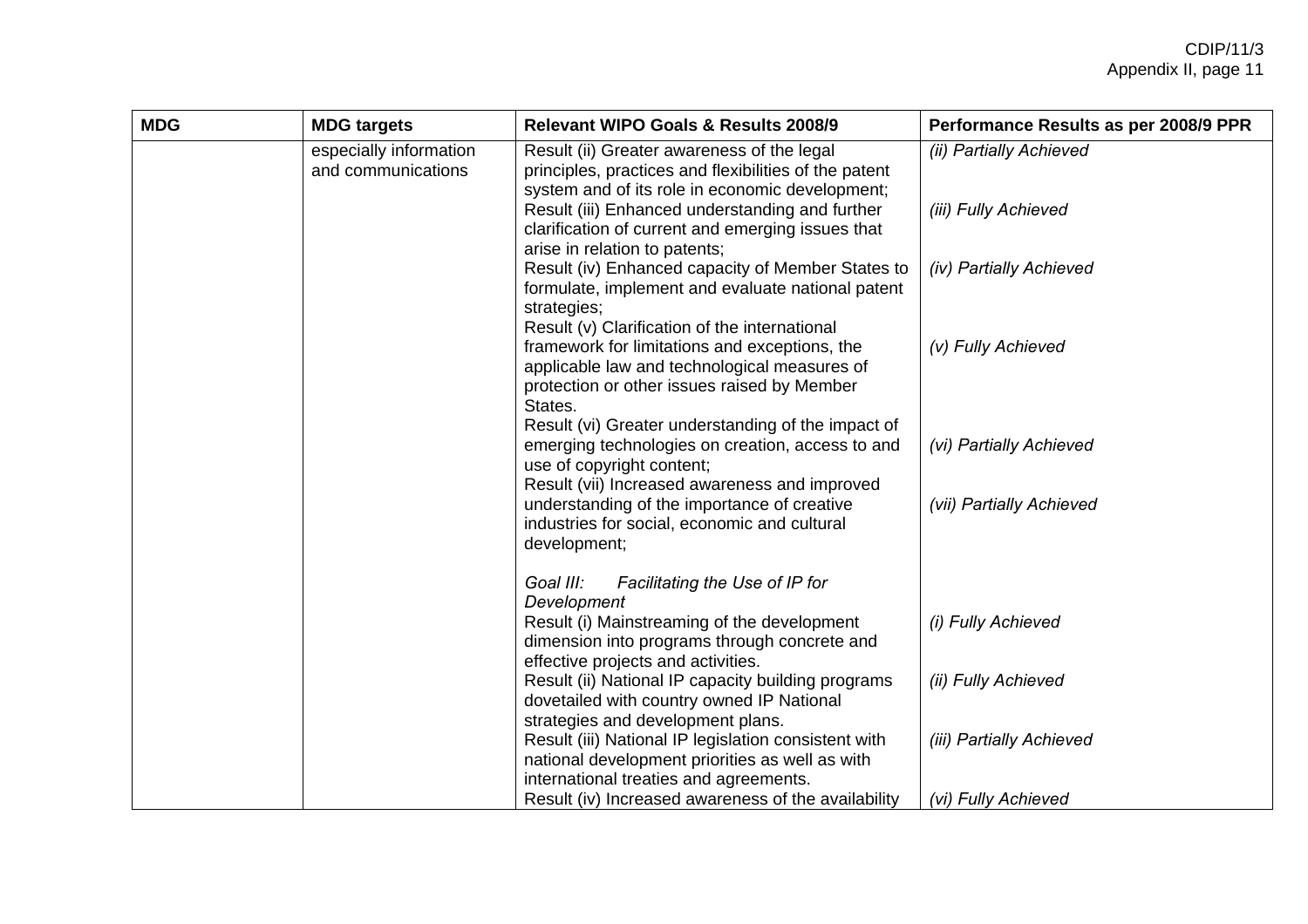| <b>MDG</b> | <b>MDG targets</b> | <b>Relevant WIPO Goals &amp; Results 2008/9</b>                                                                                                                                                                                                                                                                                                                                    | Performance Results as per 2008/9 PPR |
|------------|--------------------|------------------------------------------------------------------------------------------------------------------------------------------------------------------------------------------------------------------------------------------------------------------------------------------------------------------------------------------------------------------------------------|---------------------------------------|
|            |                    | of IP flexibilities that Member States can use for<br>implementing national public policies.<br>Results (v) Increased understanding of the<br>possibilities for commercial exploitation of<br>copyright in the digital environment.                                                                                                                                                | (v) Fully Achieved                    |
|            |                    | Result (vi) Domestic partnerships between the<br>public and private sectors (PPPs) encouraging<br>greater utilization of IP systems.                                                                                                                                                                                                                                               | (vi) Fully Achieved                   |
|            |                    | Result (vii) Enhanced awareness among SMEs,<br>policy institutions and financial institutions of the<br>relevance of IP systems to improve the                                                                                                                                                                                                                                     | (vii) Fully Achieved                  |
|            |                    | competitiveness of SMEs.<br>Result (iix) Enhanced capacity of SME support<br>institutions to provide IP services to their<br>constituencies.                                                                                                                                                                                                                                       | (iix) Partially Achieved              |
|            |                    | Coordination and Development of<br>Goal IV:<br><b>Global IP Infrastructure</b><br>Result (i) Support in the formulation and<br>implementation of national, sub-regional or<br>regional strategies and systems to promote respect<br>for IP, which reflect the balance of rights and<br>obligations in accordance with Article 7 of the<br>TRIPS Agreement and the WIPO Development | (i) Fully Achieved                    |
|            |                    | Agenda.<br>Result (ii) Access to specialised databases of<br>scientific and technical literature, including                                                                                                                                                                                                                                                                        | (ii) Partially Achieved               |
|            |                    | commercial patent databases; and<br>Result (iii) Modernised business procedures of IP<br>institutions                                                                                                                                                                                                                                                                              | (iii) Partially Achieved              |
|            |                    | Result (iv) Enhancement of WIPO patent search<br>support services for IP offices of Member States.                                                                                                                                                                                                                                                                                 | (iv) Not achieved                     |